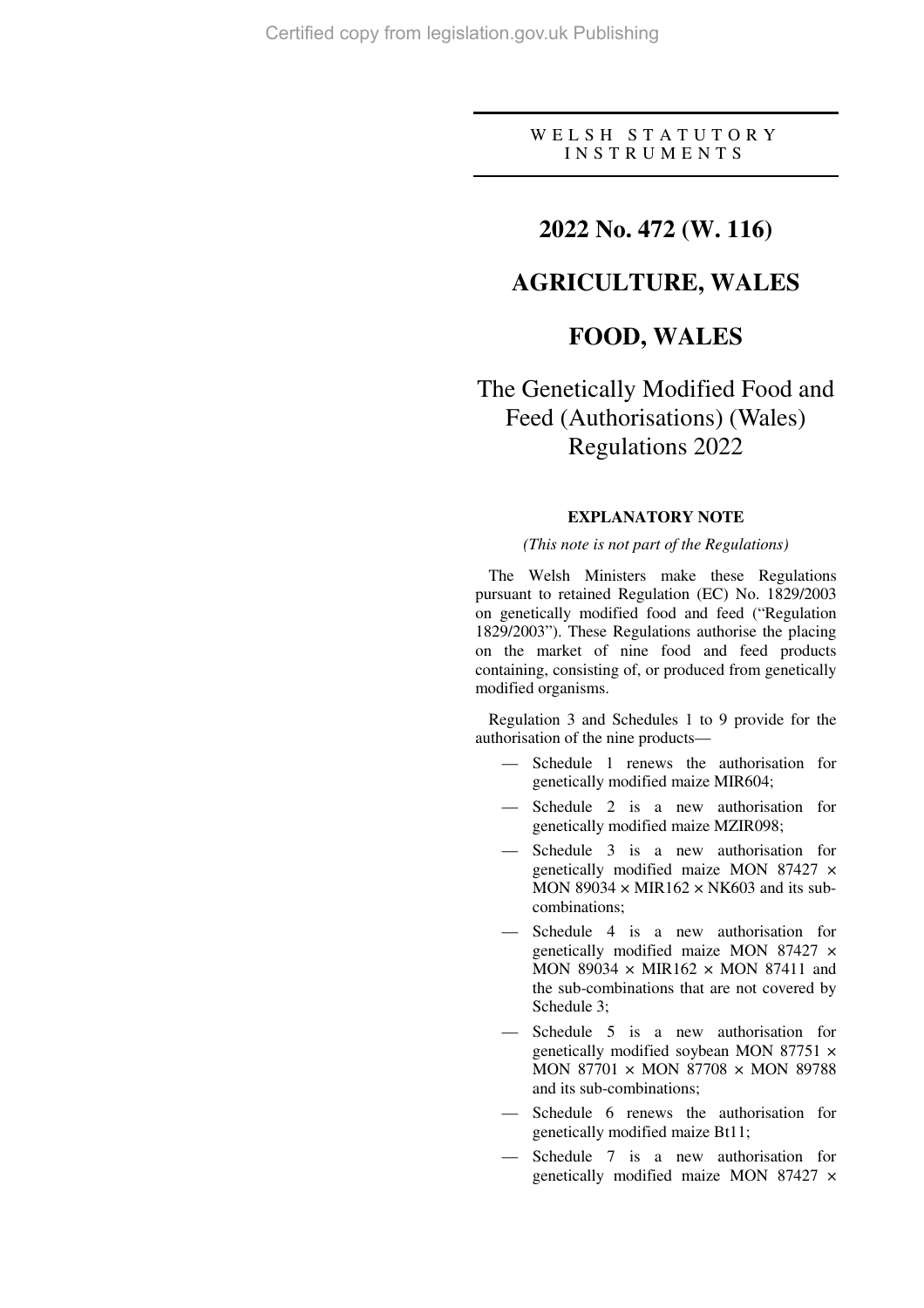MON 87460  $\times$  MON 89034  $\times$  MIR162  $\times$ NK603 and the sub-combinations that are not covered by Schedule 3;

- Schedule 8 renews the authorisation for genetically modified maize MON 88017;
- Schedule 9 renews the authorisation for genetically modified maize MON 89034.

Authorisations granted by these Regulations are valid for a period of ten years in accordance with Articles 7(4) and 19(4) of Regulation 1829/2003. This is subject to Articles  $11(4)$  and  $23(4)$  of that Regulation, which provide for an extension of the authorisation period in certain circumstances where an application for renewal has been submitted.

Paragraphs (a) to (d) of regulation 4 revoke, in relation to Wales, retained EU Decisions that contain the previous authorisations (which have expired) for the products now authorised by Schedules 1, 6, 8 and 9.

Paragraph (e) of regulation 4 revokes, in relation to Wales, retained Commission Implementing Decision (EU) 2018/1111, which contains the existing authorisation for four of the sub-combinations of the product now authorised by Schedule 3. The existing authorisation has been consolidated within Schedule 3.

In each Schedule, paragraph 4 specifies the method, for detection, including sampling, which has been validated for use in relation to the authorised products. The documents referred to have been published at http://gmo-crl.jrc.ec.europa.eu/statusofdossiers.aspx.

All relevant information on the authorisation of the products will be entered in the register of genetically modified food and feed referred to in Article 28(1) of Regulation 1829/2003.

The authorisations made by this instrument will be notified through the Biosafety Clearing-House to the Parties to the Cartagena Protocol on Biosafety to the Convention on Biological Diversity, pursuant to Articles 9(1) and 15(1)(e) of retained Regulation (EC) No. 1946/2003 on transboundary movements of genetically modified organisms.

Further information, including in relation to the register or the information notified pursuant to the Cartagena Protocol, can be obtained from the Food Standards Agency, 11th Floor, Southgate House, Cardiff, CF10 1EW or by writing to regulated.products.wales@food.gov.uk.

The Welsh Ministers' Code of Practice on the carrying out of Regulatory Impact Assessments was considered in relation to these Regulations. As a result, it was not considered necessary to carry out a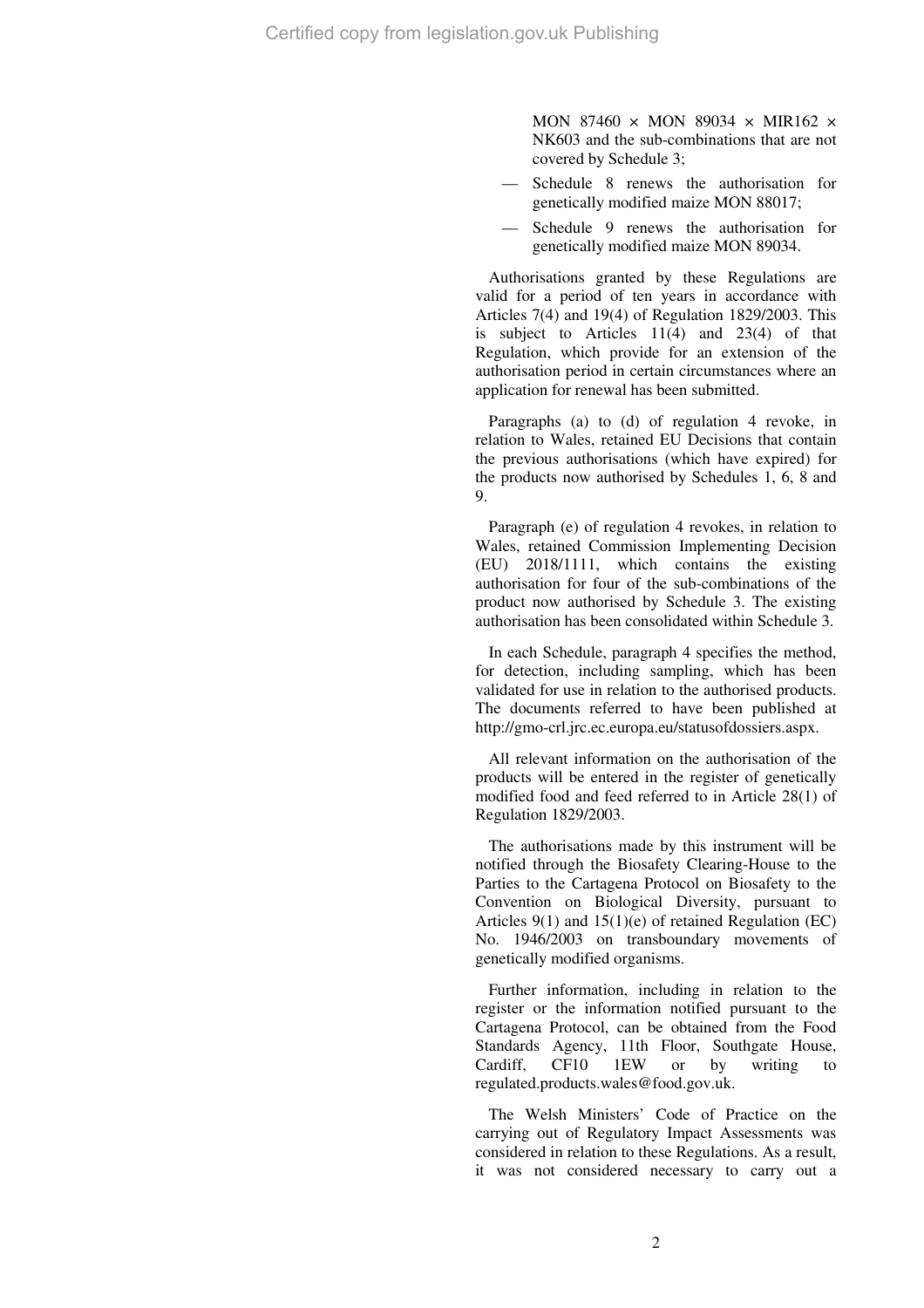regulatory impact assessment as to the likely costs and benefits of complying with these Regulations.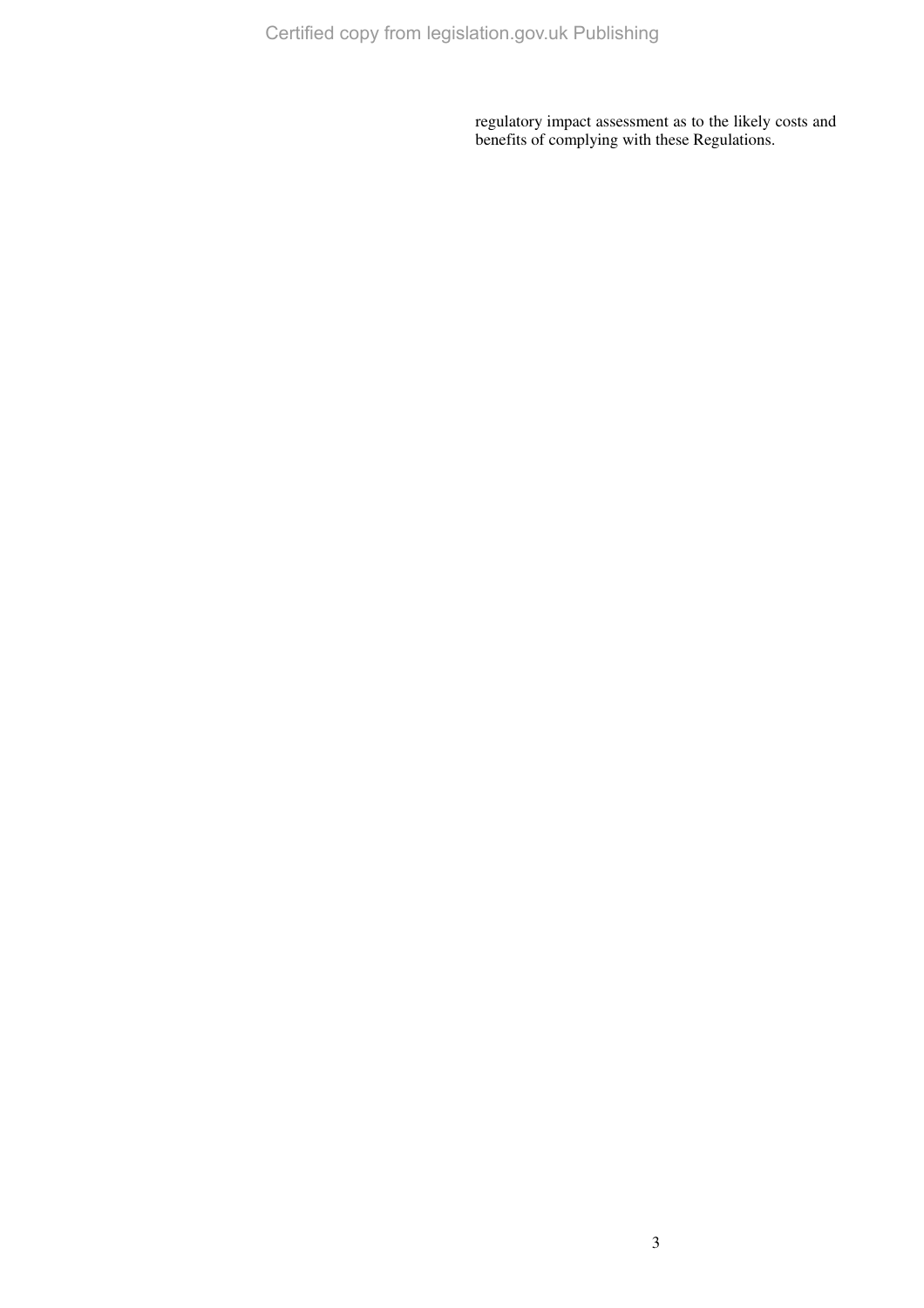W E L S H S T A T U T O R Y I N S T R U M E N T S

# **2022 No. 472 (W. 116)**

# **AGRICULTURE, WALES**

# **FOOD, WALES**

# The Genetically Modified Food and Feed (Authorisations) (Wales) Regulations 2022

| Made                     | 25 April 2022 |
|--------------------------|---------------|
| Laid before Senedd Cymru | 27 April 2022 |
| Coming into force        | 20 May 2022   |

The Welsh Ministers make these Regulations in exercise of the powers conferred by Articles 7(3), 9(2), 11, 19(3), 21(2), 23 and 35 of Regulation (EC) No. 1829/2003 of the European Parliament and of the Council on genetically modified food and feed(**1**).

As required by Article 9 of Regulation (EC) 178/2002 of the European Parliament and of the Council laying down the general principles and requirements of food law, establishing the European Food Safety Authority and laying down procedures in matters of food safety(**2**), there has been open and transparent public consultation during the preparation and evaluation of these Regulations.

## **Title, extent, application and commencement**

**1.**—(1) The title of these Regulations is the Genetically Modified Food and Feed (Authorisations) (Wales) Regulations 2022.

(2) These Regulations—

<sup>(</sup>**1**) EUR 1829/2003; relevant amending instruments are S.I 2019/705, 2020/1504 and 2022/377. The terms "appropriate authority" and "prescribe" are defined in Article 2 of Regulation 1829/2003.

<sup>(</sup>**2**) EUR 178/2002; relevant amending instruments are S.I. 2019/641 and 2020/1504.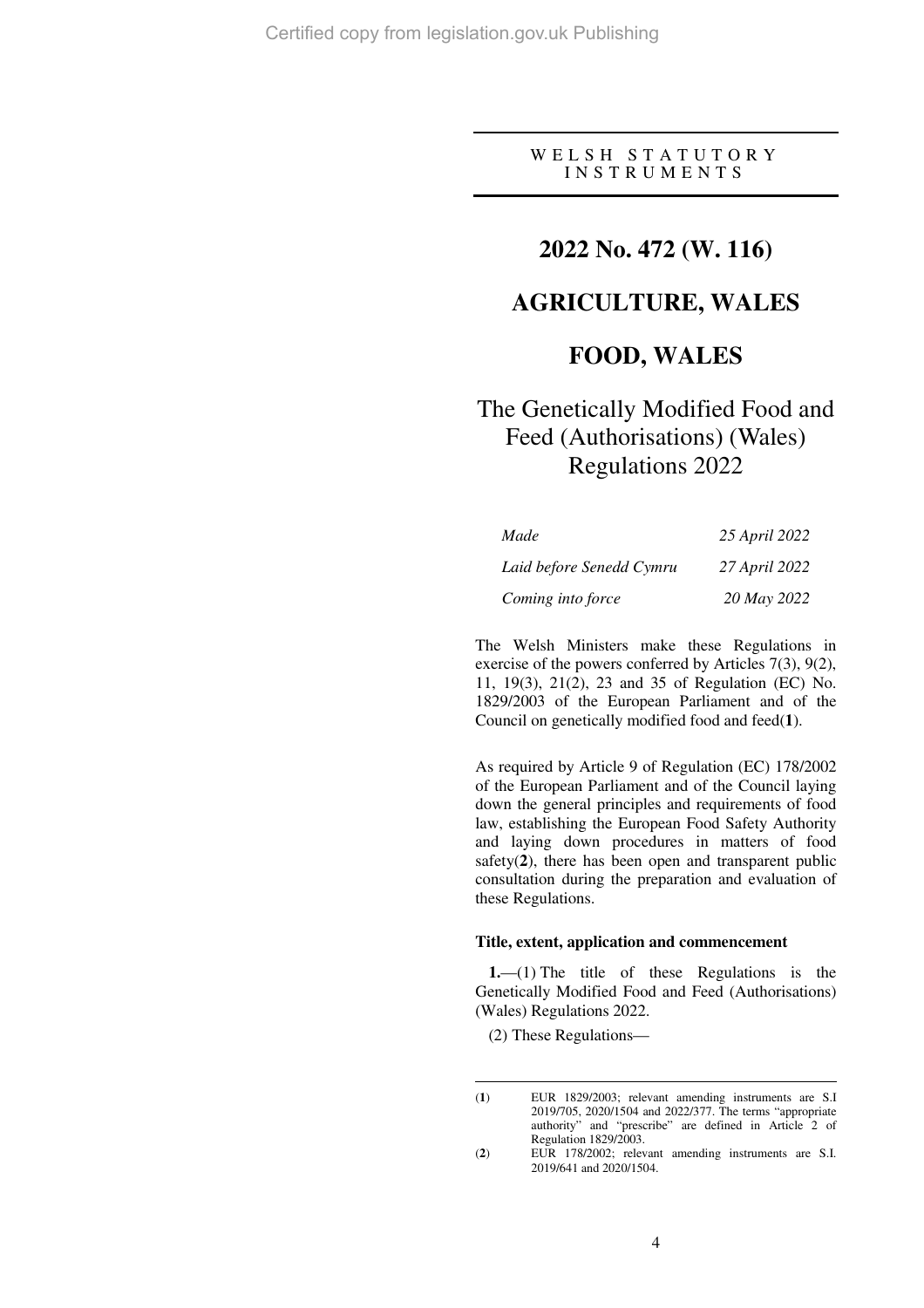- (a) extend to England and Wales;
- (b) apply in relation to Wales;
- (c) come into force on 20 May 2022.

### **Interpretation**

**2.** In these Regulations—

"Decision 2009/770" ("*Penderfyniad 2009/770*") means Commission Decision of 13 October 2009 establishing standard reporting formats for presenting the monitoring results of the deliberate release into the environment of genetically modified organisms, as or in products, for the purpose of placing on the market(**1**);

"Food Safety Authority" ("*Awdurdod Diogelwch Bwyd*") has the meaning given in Article 2(17) of Regulation 1829/2003;

"Regulation 1829/2003" ("*Rheoliad 1829/2003*") means Regulation (EC) No. 1829/2003 of the European Parliament and of the Council on genetically modified food and feed;

"Regulation 1830/2003" ("*Rheoliad 1830/2003*") means Regulation (EC) No. 1830/2003 of the European Parliament and of the Council concerning the traceability and labelling of genetically modified organisms and the traceability of food and feed products produced from genetically modified organisms and amending Directive 2001/18/EC(**2**).

### **Authorisation of the placing on the market of products containing, consisting of or produced from genetically modified organisms**

**3.**—(1) Schedules 1 to 9 have effect.

(2) Subject to Articles 11(4) and 23(4) of Regulation 1829/2003, the authorisations set out in Schedules 1 to 9 expire at the end of 19 May 2032.

#### **Revocations**

 $\overline{a}$ 

**4.** The following instruments are revoked—

- (a) Commission Decision (EC) 2009/813 authorising the placing on the market of products containing, consisting of, or produced from genetically modified maize MON 89034 (MON-89Ø34-3)(**3**);
- (b) Commission Decision (EC) 2009/814 authorising the placing on the market of

<sup>(</sup>**1**) EUD 2009/770, amended by S.I. 2019/90 and 2020/1421.

<sup>(</sup>**2**) EUR 1830/2003; relevant amending instruments are S.I.

<sup>2019/90, 2019/778</sup> and 2020/1421.

<sup>(</sup>**3**) EUD 2009/813, amended by S.I. 2019/705.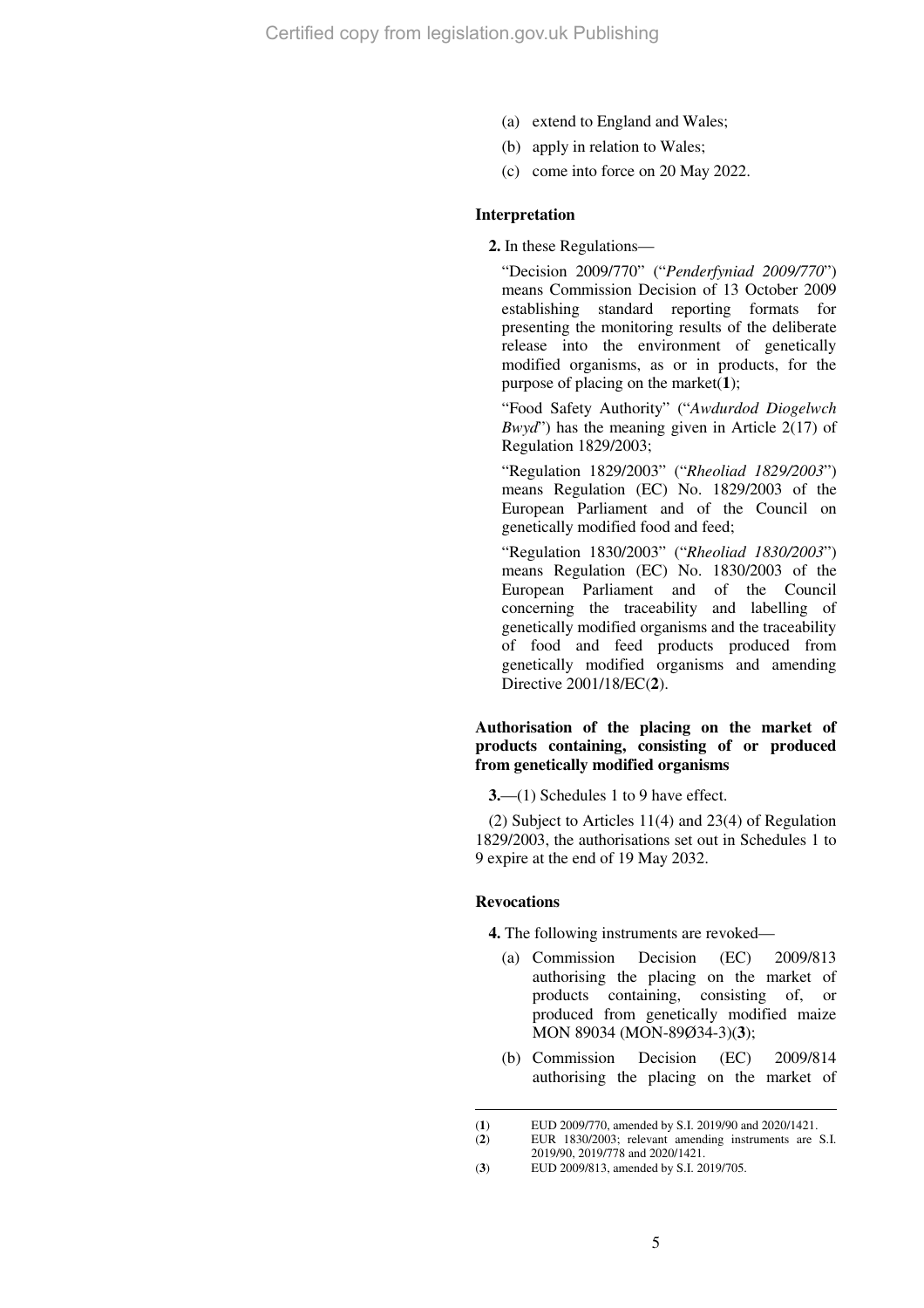products containing, consisting of, or produced from genetically modified maize MON 88017 (MON-88Ø17-3)(**1**);

- (c) Commission Decision (EC) 2009/866 authorising the placing on the market of products, containing, consisting of or produced from genetically modified maize MIR604 (SYN-IR6Ø4-5)(**2**);
- (d) Commission Decision (EU) 2010/419 renewing the authorisation for continued marketing of products containing, consisting of, or produced from genetically modified maize Bt11 (SYN-BTØ11-1), authorising foods and food ingredients containing or consisting of field maize Bt11 (SYN-BTØ11- 1)(**3**);
- (e) Commission Implementing Decision (EU) 2018/1111 authorising the placing on the market of products containing, consisting of, or produced from genetically modified maize MON 87427 × MON 89034 × NK603 (MON-87427-7 × MON-89Ø34-3 × MON-ØØ6Ø3- 6) and genetically modified maize combining two of the events MON 87427, MON 89034 and NK603(**4**).

*Lynne Neagle*

Deputy Minister for Mental Health and Wellbeing, under the authority of the Minister for Health and Social Services, one of the Welsh Ministers 25 April 2022

<sup>(</sup>**1**) EUD 2009/814, amended by S.I. 2019/705.

<sup>(</sup>**2**) EUD 2009/866, amended by S.I. 2019/705.

<sup>(</sup>**3**) EUD 2010/419, amended by S.I. 2019/705.<br>(**4**) EUD 2018/1111, amended by S.I. 2019/705.

<sup>(</sup>**4**) EUD 2018/1111, amended by S.I. 2019/705.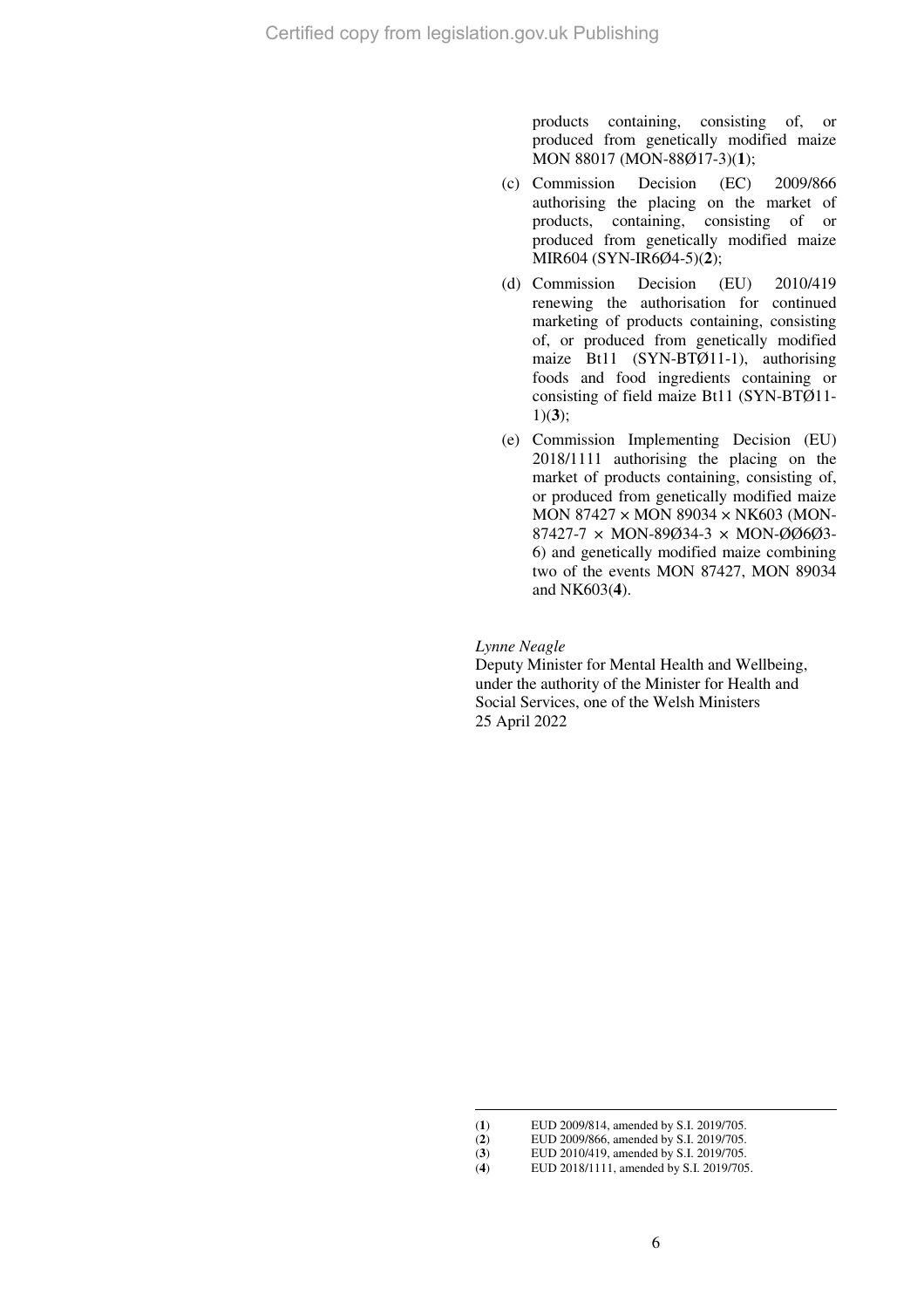# SCHEDULES

## SCHEDULE 1 Regulation 3

# Renewal of the authorisation of the placing on the market of products containing, consisting of, or produced from genetically modified maize MIR604

#### **Genetically modified organism and unique identifier**

**1.** For the purposes of Articles 7(3) and 19(3) of Regulation 1829/2003, the unique identifier SYN-IR6Ø4-5 is specified for genetically modified maize MIR604.

#### **Authorisation**

**2.** The following products are authorised for the purposes of Articles 4(2) and 16(2) of Regulation 1829/2003, in accordance with the conditions set out in this Schedule—

- (a) food and food ingredients containing, consisting of or produced from genetically modified maize SYN-IR6Ø4-5;
- (b) feed containing, consisting of or produced from genetically modified maize SYN-IR6Ø4-5;
- (c) products containing or consisting of genetically modified maize SYN-IR6Ø4-5 for uses other than those provided for in subparagraphs (a) and (b), with the exception of cultivation.

#### **Labelling**

**3.**—(1) For the purposes of the labelling requirements in Articles 13(1) and 25(2) of Regulation 1829/2003, and in Article 4(6) of Regulation 1830/2003, the "name of the organism" is "maize".

(2) The words "not for cultivation" must appear on the label of and in documents accompanying the products containing or consisting of the genetically modified maize SYN-IR6Ø4-5, with the exception of food and food ingredients.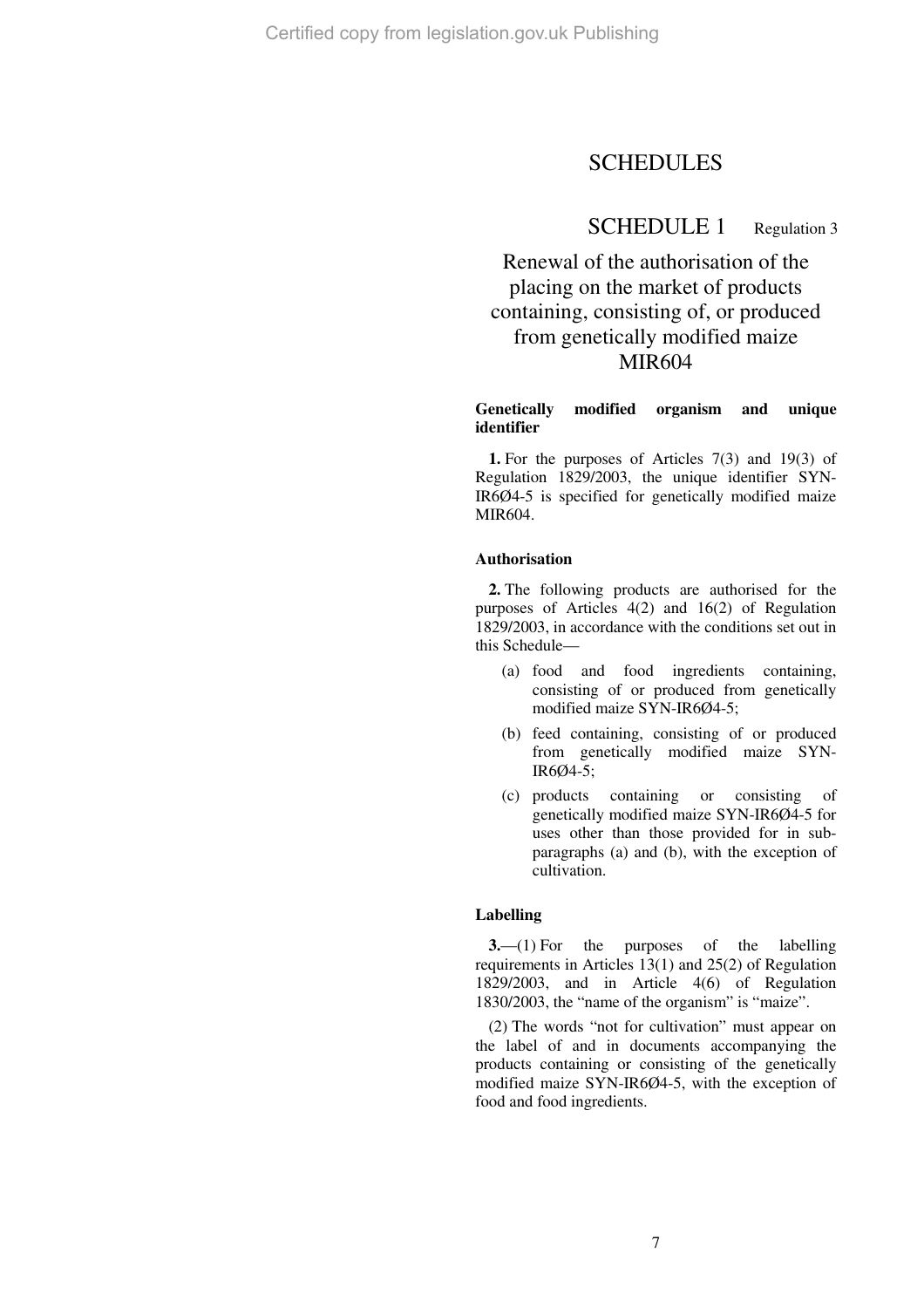#### **Method for detection**

**4.**—(1) For the purposes of Articles 7(3) and 19(3) of Regulation 1829/2003, the method specified in subparagraph (2) is to be used for the detection of genetically modified maize SYN-IR6Ø4-5.

(2) Event-specific real-time quantitative PCR based method of detection of the genetically modified maize as set out in the document entitled "Event-specific Method for the Quantification of Maize Line MIR604 Using Real-time PCR", reference "CRLVL04/05VP corrected version 1", dated 30 March 2010.

(3) The method of DNA extraction for use in the detection method specified in sub-paragraph (2) is as set out in the document entitled "Maize Seeds Sampling and DNA Extraction Report on the Validation of a DNA Extraction Method from Maize Seeds", reference "CRLVL04/05XP", dated 3 April 2007.

(4) For the purposes of Articles 7(3) and 19(3) of Regulation 1829/2003, the reference material "ERM®- BF423" is accessible via the Joint Research Centre (JRC) of the European Commission(**1**).

#### **Monitoring plan for the environmental effects**

**5.**—(1) The authorisation holder must ensure that the monitoring plan for environmental effects, which accompanied the application for renewal of the authorisation of genetically modified maize SYN-IR6Ø4-5, reference number "RP476" submitted to the Food Safety Authority on 3 March 2021, is implemented.

(2) The authorisation holder must submit to the Food Safety Authority annual reports on the implementation of, and the results of the activities set out in, the monitoring plan in accordance with the format set out in Annex 2 to Decision 2009/770.

#### **Authorisation holder**

**6.**—(1) The name and address of the authorisation holder is Syngenta Crop Protection AG, Rosentalstrasse 67, CH-4058 Basel, Switzerland.

(2) The authorisation holder is represented in Great Britain by Syngenta Limited, Jealott's Hill International Research Centre, Bracknell, Berkshire, England, RG42 6EY.

<sup>(</sup>**1**) https://crm.jrc.ec.europa.eu.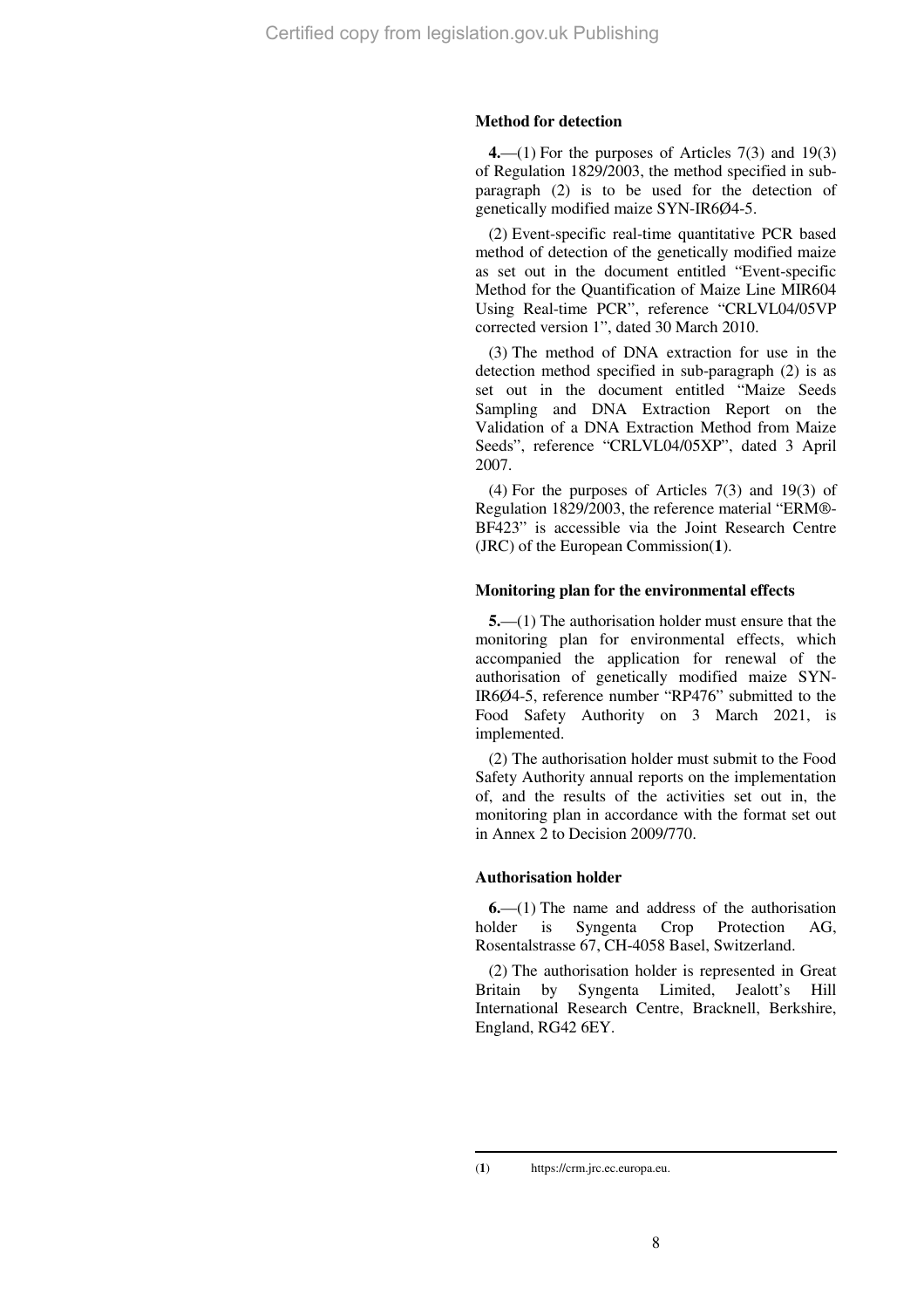# SCHEDULE 2 Regulation 3

# Authorisation of the placing on the market of products containing, consisting of or produced from genetically modified maize MZIR098

### **Genetically modified organism and unique identifier**

**1.** For the purposes of Articles 7(3) and 19(3) of Regulation 1829/2003, the unique identifier SYN-ØØØ98-3 is specified for genetically modified maize MZIR098.

#### **Authorisation**

**2.** The following products are authorised for the purposes of Articles 4(2) and 16(2) of Regulation 1829/2003 in accordance with the conditions set out in this Schedule—

- (a) food and food ingredients containing, consisting of, or produced from genetically modified maize SYN-ØØØ98-3;
- (b) feed containing, consisting of or produced from genetically modified maize SYN-ØØØ98-3;
- (c) products containing or consisting of genetically modified maize SYN-ØØØ98-3 for uses other than those provided for in subparagraphs (a) and (b), with the exception of cultivation.

#### **Labelling**

**3.**—(1) For the purposes of the labelling requirements laid down in Articles 13(1) and 25(2) of Regulation 1829/2003, and in Article 4(6) of Regulation 1830/2003, the "name of the organism" is "maize".

(2) The words "not for cultivation" must appear on the label of, and in documents accompanying, products containing or consisting of genetically modified maize SYN-ØØØ98-3, with the exception of food and food ingredients.

#### **Method for detection**

**4.**—(1) For the purposes of Articles 7(3) and 19(3) of Regulation 1829/2003, the method specified in subparagraph (2) is to be used for the detection of genetically modified maize SYN-ØØØ98-3.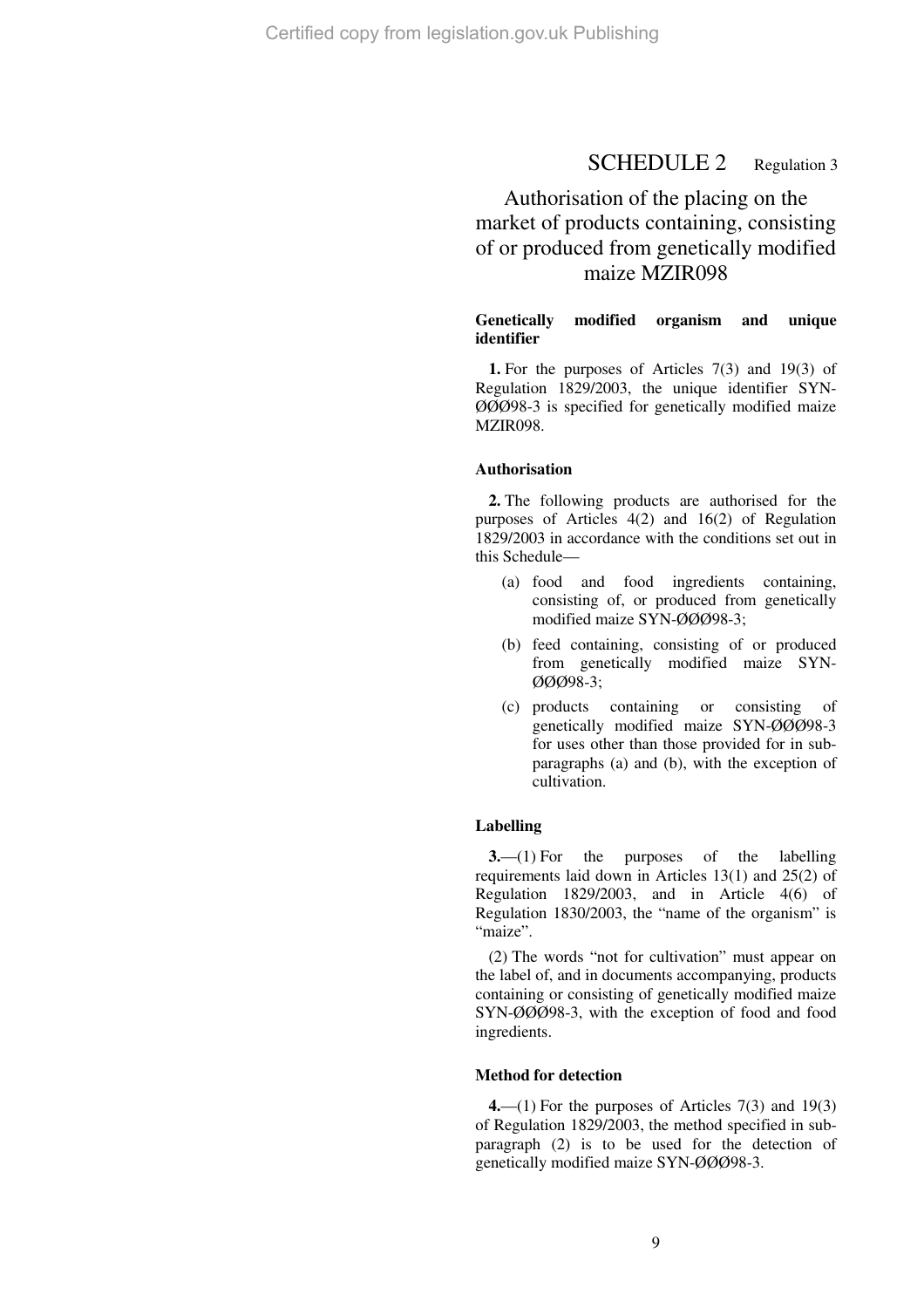(2) Event-specific real-time quantitative PCR based method for detection of the genetically modified maize SYN-ØØØ98-3 as set out in the document entitled "Event-specific Method for the Quantification of Maize MZIR098 Using Real-time PCR", reference "EURL-VL-04/17VP" and published 7 December 2018.

(3) The method of DNA extraction for use in the detection method specified in sub-paragraph (2) is as set out in the document entitled "Maize Seeds Sampling and DNA Extraction Report on the Validation of a DNA Extraction Method from Maize Seeds", reference "CRLVL04/05XP", and dated 3 April 2007.

(4) For the purposes of Articles 7(3) and 19(3) of Regulation 1829/2003, the reference material "AOCS 1114-B2" is accessible via the American Oil Chemists Society (AOCS)(**1**).

### **Monitoring plan for environmental effects**

**5.**—(1) The authorisation holder must ensure that the monitoring plan for environmental effects, which accompanied the application for authorisation of genetically modified maize SYN-ØØØ98-3, reference number "RP526" submitted to the Food Safety Authority on 5 March 2021, is implemented.

(2) The authorisation holder must submit to the Food Safety Authority annual reports on the implementation of, and the results of the activities set out in, the monitoring plan in accordance with the format set out in Annex 2 to Decision 2009/770.

## **Authorisation holder**

**6.**—(1) The name and address of the authorisation holder is Syngenta Crop Protection AG, Rosentalstrasse 67, CH-4058 Basel, Switzerland.

(2) The authorisation holder is represented in Great Britain by Syngenta Limited, Jealott's Hill International Research Centre, Bracknell, Berkshire, England, RG42 6EY.

(**1**) https://www.aocs.org/crm.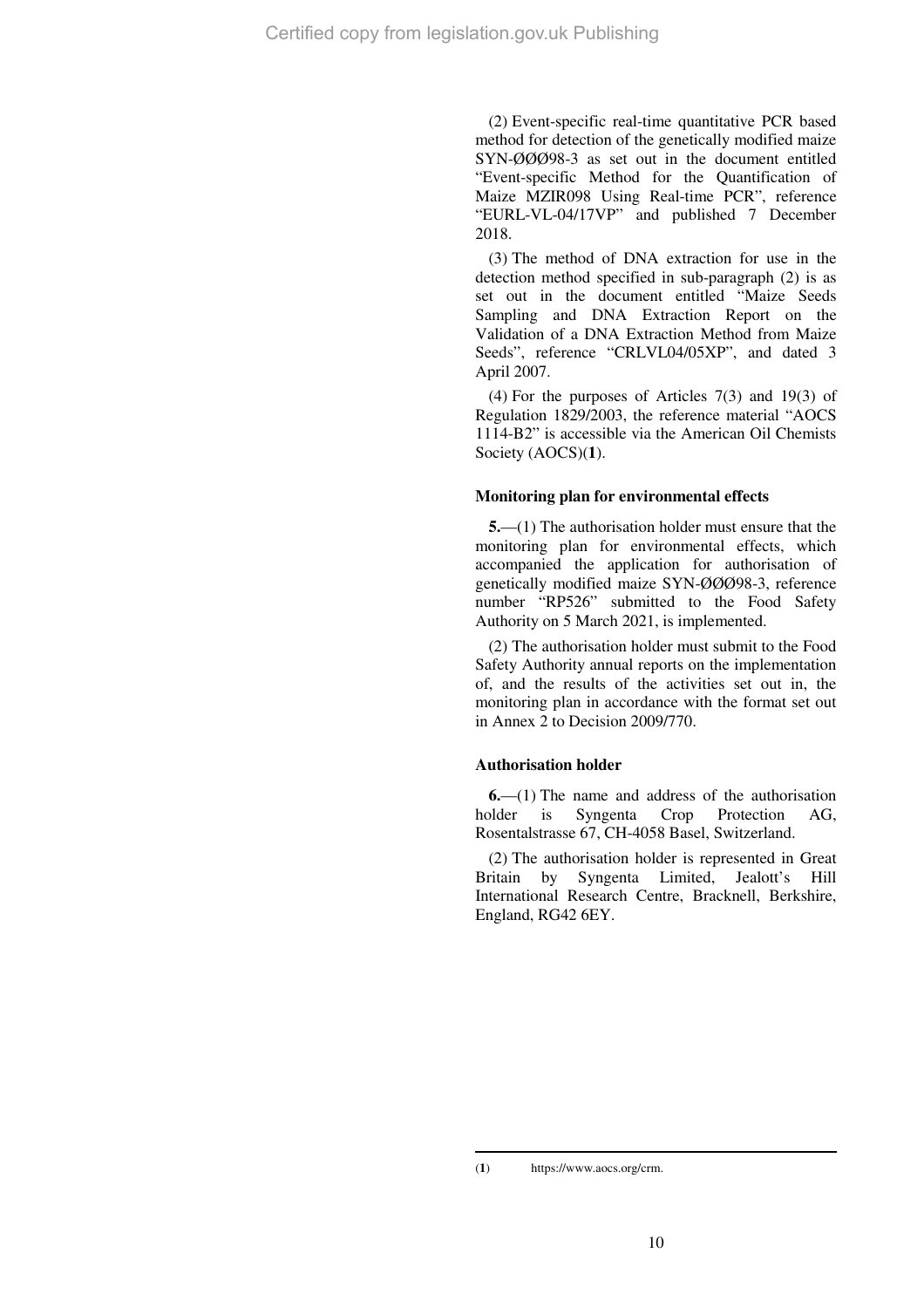# SCHEDULE 3 Regulation 3

# Authorisation of the placing on the market of products containing, consisting of or produced from genetically modified maize MON 87427  $\times$  MON 89034  $\times$ MIR162  $\times$  NK603 and its subcombinations

#### **Genetically modified organism and unique identifier**

**1.** For the purposes of Articles 7(3) and 19(3) of Regulation 1829/2003, the following unique identifiers are specified for genetically modified maize MON  $87427 \times MON$  89034  $\times$  MIR162  $\times$  NK603 and its subcombinations as follows—

- (a) MON-87427-7 × MON-89Ø34-3 × SYN-IR162-4  $\times$  MON-ØØ6Ø3-6 for genetically modified maize MON-87427-7 × MON  $89034 \times MIR162 \times NK603$ ;
- (b) MON-87427-7  $\times$  MON-89Ø34-3  $\times$  SYN-IR162-4 for genetically modified maize MON 87427 × MON 89034 × MIR162;
- (c) MON-87427-7  $\times$  MON 89Ø34-3  $\times$  MON ØØ6Ø3-6 for genetically modified maize MON 87427 × MON 89034 × NK603;
- (d) MON-87427-7 × SYN-IR162-4 × MON ØØ6Ø3-6 for genetically modified maize MON  $87427 \times MIR162 \times NK603$ ;
- (e) MON-89Ø34-3  $\times$  SYN-IR162-4  $\times$  MON ØØ6Ø3-6 for genetically modified maize MON 89034  $\times$  MIR162  $\times$  NK603;
- (f) MON-87427-7 × MON 89Ø34-3 for genetically modified maize MON 87427 × MON 89034;
- (g) MON-87427-7 × MON ØØ6Ø3-6 for genetically modified maize MON 87427 × NK603;
- (h) MON-87427-7 × SYN-IR162-4 for genetically modified maize MON 87427 × MIR162;
- (i) MON-89Ø34-3 × MON-ØØ6Ø3-6 for genetically modified maize MON 89034 × NK603;
- (j) MON-89Ø34-3 × SYN-IR162-4 for genetically modified maize MON 89034 × MIR162;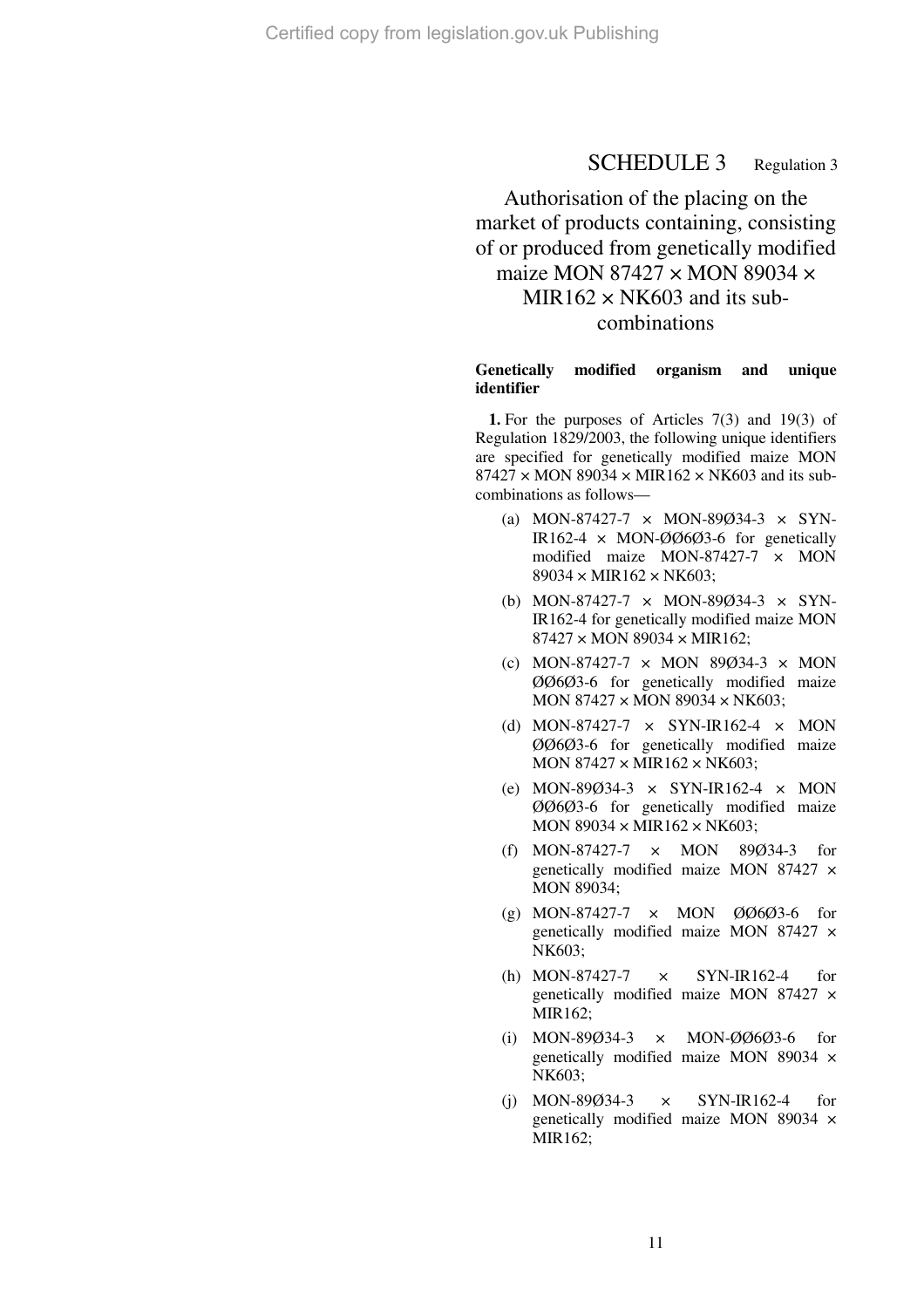(k) SYN-IR162-4 × MON-ØØ6Ø3-6 for genetically modified maize MIR162 × NK603.

### **Authorisation**

**2.** The following products are authorised for the purposes of Articles 4(2) and 16(2) of Regulation 1829/2003 in accordance with the conditions set out in this Schedule—

- (a) food and food ingredients containing, consisting of or produced from genetically modified maize referred to in paragraph 1;
- (b) feed containing, consisting of or produced from genetically modified maize referred to in paragraph 1;
- (c) products containing or consisting from genetically modified maize referred to in paragraph 1 for uses other than those in subparagraphs (a) and (b), with the exception of cultivation.

#### **Labelling**

**3.**—(1) For the purposes of the labelling requirements laid down in Articles 13(1) and 25(2) of Regulation 1829/2003, and in Article 4(6) of Regulation 1830/2003, the "name of the organism" is "maize".

(2) The words "not for cultivation" must appear on the label of and in documents accompanying products containing or consisting of genetically modified maize referred to in paragraph 1, with the exception of food and food ingredients.

#### **Method for detection**

**4.**—(1) For the purposes of Articles 7(3) and 19(3) of Regulation 1829/2003, the methods specified in sub-paragraphs (2) to (5) are to be used for the detection of genetically modified maize referred to in paragraph 1.

(2) Event-specific real-time quantitative PCR based method of detection of the genetically modified maize as set out in the document entitled "Event-specific Method for the Quantification of Maize MON 87427 Using Real-time PCR", reference "EURL-VL-03/12VP", and dated 9 June 2015.

(3) Event-specific real-time quantitative PCR based method of detection of the genetically modified maize as set out in the document entitled "Event-specific Method for the Quantification of Maize Line MON 89034 Using Real-time PCR", reference "CRLVL06/06VP", and dated 21 October 2008.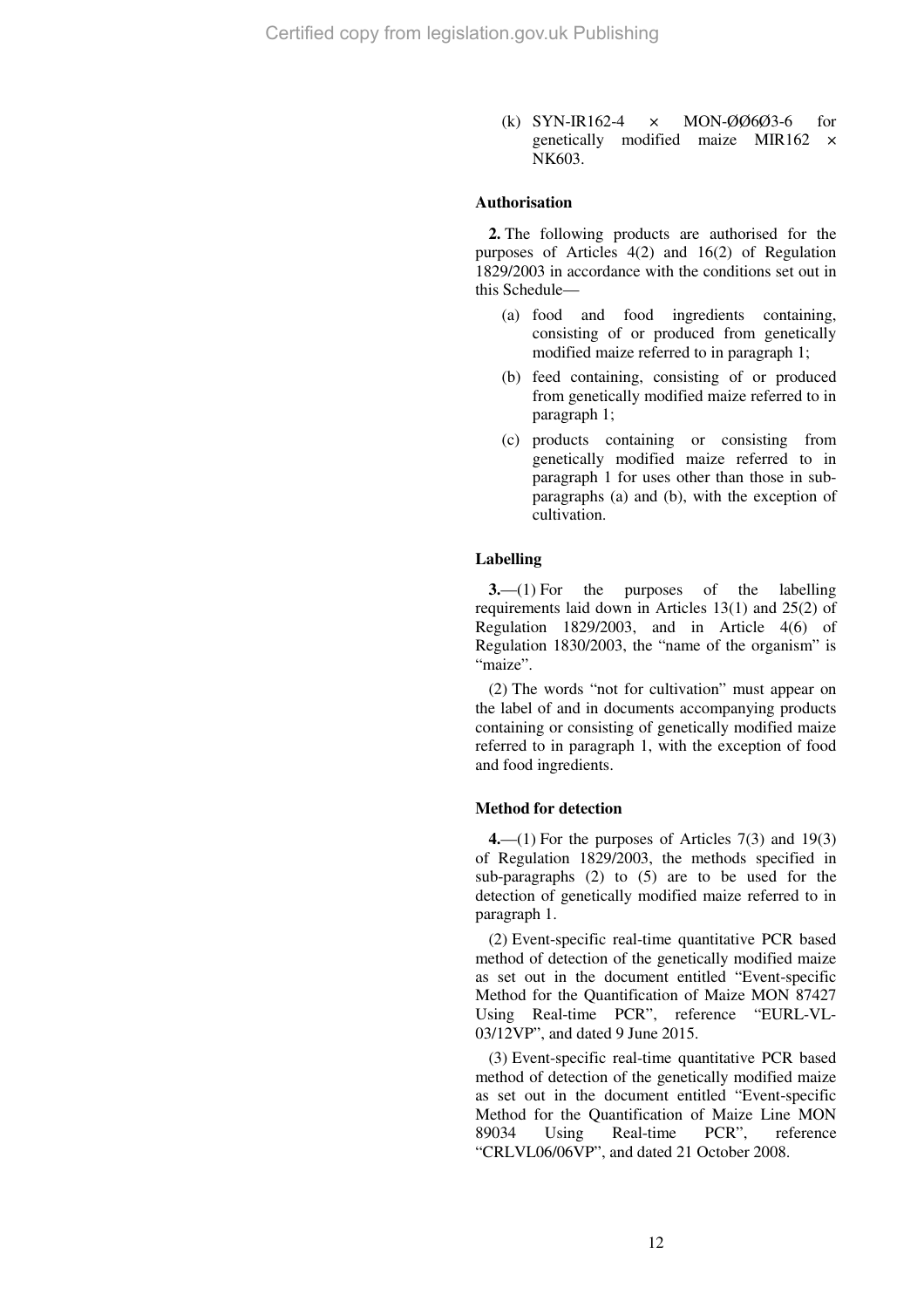(4) Event-specific real-time quantitative PCR based method of detection of the genetically modified maize as set out in the document entitled "Event-specific Method for the Quantification of Maize MIR162 Using Real-time PCR", reference "CRLVL08/08VP", and dated 31 January 2011.

(5) Event-specific real-time quantitative PCR based method of detection of the genetically modified maize as set out in the document entitled "Event-specific method for the quantitation of maize line NK603 using real-time PCR", reference "CRLVL27/04VP", and published 10 January 2005.

(6) The method of DNA extraction for use in the detection method specified in sub-paragraphs (2) to (5) is as set out in the document entitled "Report on the Validation of a DNA Extraction Method for Maize Seeds and Grains", reference "CRLVL16/05XP corrected version 2", and dated 26 July 2017.

(7) For the purposes of Articles 7(3) and 19(3) of Regulation 1829/2003, the reference materials "AOCS 0512-A2" (for MON-87427-7), "AOCS 0906-E2" (for MON-89Ø34-3) and "AOCS 1208-A3" (for SYN-IR162-4) are accessible via the American Oil Chemists Society (AOCS)(**1**). "ERM®-BF415" (for MON-ØØ6Ø3-6) is accessible via the Joint Research Centre (JRC) of the European Commission(**2**).

#### **Monitoring plan for the environmental effects**

**5.**—(1) The authorisation holder must ensure that the monitoring plan for environmental effects, which accompanied the application for authorisation of the genetically modified maize referred to in paragraph 1, reference number "RP535" submitted to the Food Safety Authority on 5 March 2021, is implemented.

(2) The authorisation holder must submit to the Food Safety Authority annual reports on the implementation of, and the results of the activities set out in, the monitoring plan in accordance with the format set out in Annex 2 to Decision 2009/770.

#### **Authorisation holder**

**6.**—(1) The name and address of the authorisation holder is Bayer CropScience LP, 800 N. Lindbergh Boulevard, St Louis, Missouri 63167, United States of America.

(2) The authorisation holder is represented in Great Britain by Bayer CropScience Ltd, 230 Cambridge Science Park, Milton Road, Cambridge, England, CB4 0WB.

<sup>(1)</sup> https://www.aocs.org/crm.<br>(2) https://crm.jrc.ec.europa.eu

https://crm.jrc.ec.europa.eu.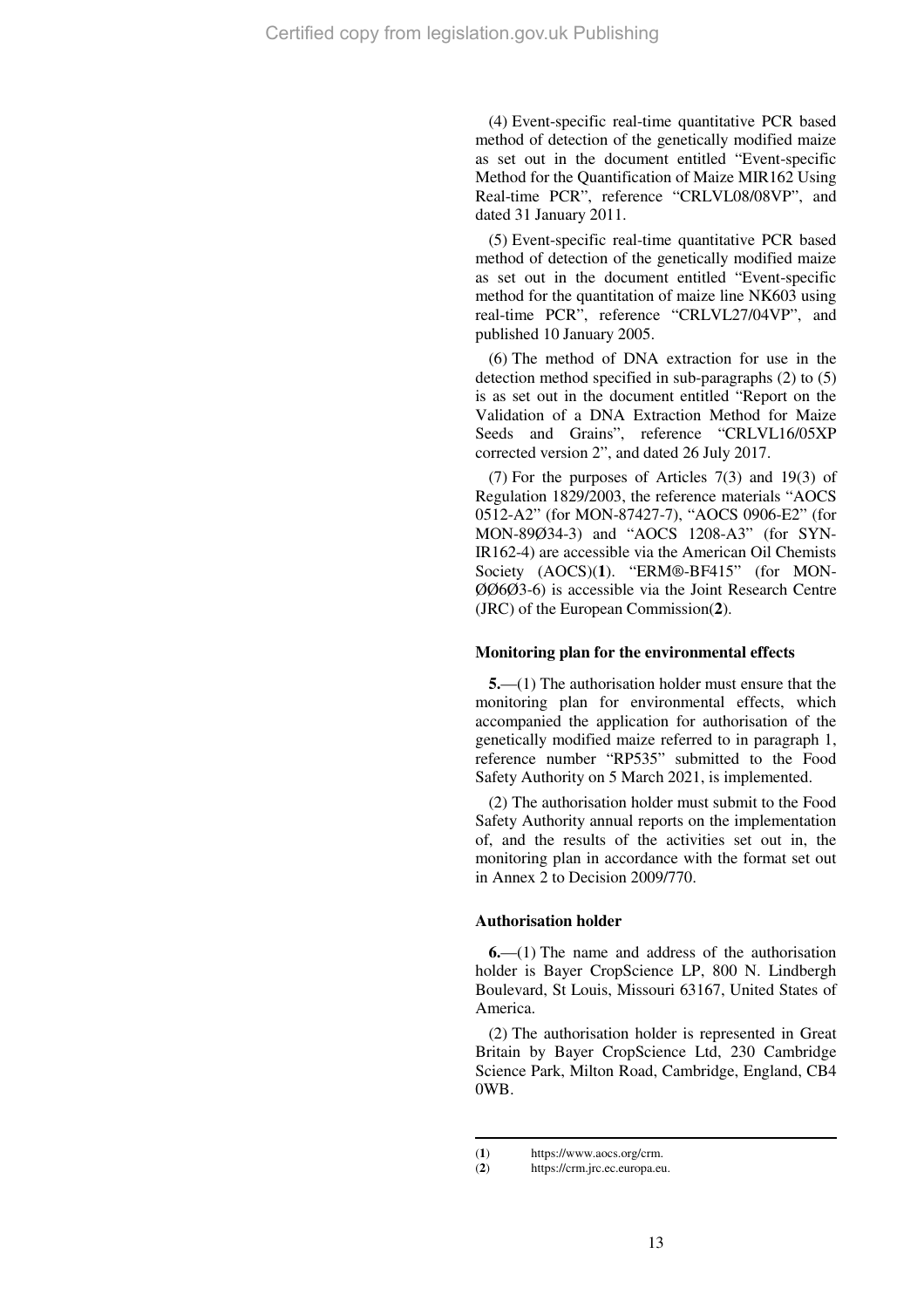## SCHEDULE 4 Regulation 3

# Authorisation of the placing on the market of products containing, consisting of or produced from genetically modified maize MON 87427  $\times$  MON 89034  $\times$  $MIR162 \times MON 87411$  and subcombinations

#### **Genetically modified organism and unique identifier**

**1.** For the purposes of Articles 7(3) and 19(3) of Regulation 1829/2003, the following unique identifiers are specified for genetically modified maize MON  $87427 \times MON$  89034  $\times$  MIR162  $\times$  MON 87411 and sub-combinations as follows—

- (a) MON-87427-7 × MON-89Ø34-3 × SYN-IR162-4  $\times$  MON-87411-9 for genetically modified maize MON 87427 × MON 89034 × MIR162 × MON 87411;
- (b) MON-87427-7 × MON-89Ø34-3 × MON-87411-9 for genetically modified maize MON 87427 × MON 89034 × MON 87411;
- (c) MON-87427-7  $\times$  SYN-IR162-4  $\times$  MON-87411-9 for genetically modified maize MON  $87427 \times MIR162 \times MON 87411$ ;
- (d) MON-89Ø34-3  $\times$  SYN-IR162-4  $\times$  MON-87411-9 for genetically modified maize MON 89034 × MIR162 × MON 87411;
- (e) MON-87427-7 × MON-87411-9 for genetically modified maize MON 87427 × MON 87411;
- (f) MON-89Ø34-3 × MON-87411-9 for genetically modified maize MON 89034 × MON 87411;
- (g) SYN-IR162-4 × MON-87411-9 for genetically modified maize MIR162  $\times$  MON 87411.

## **Authorisation**

**2.** The following products are authorised for the purposes of Articles 4(2) and 16(2) of Regulation 1829/2003 in accordance with the conditions set out in this Schedule—

(a) food and food ingredients containing, consisting of or produced from genetically modified maize referred to in paragraph 1;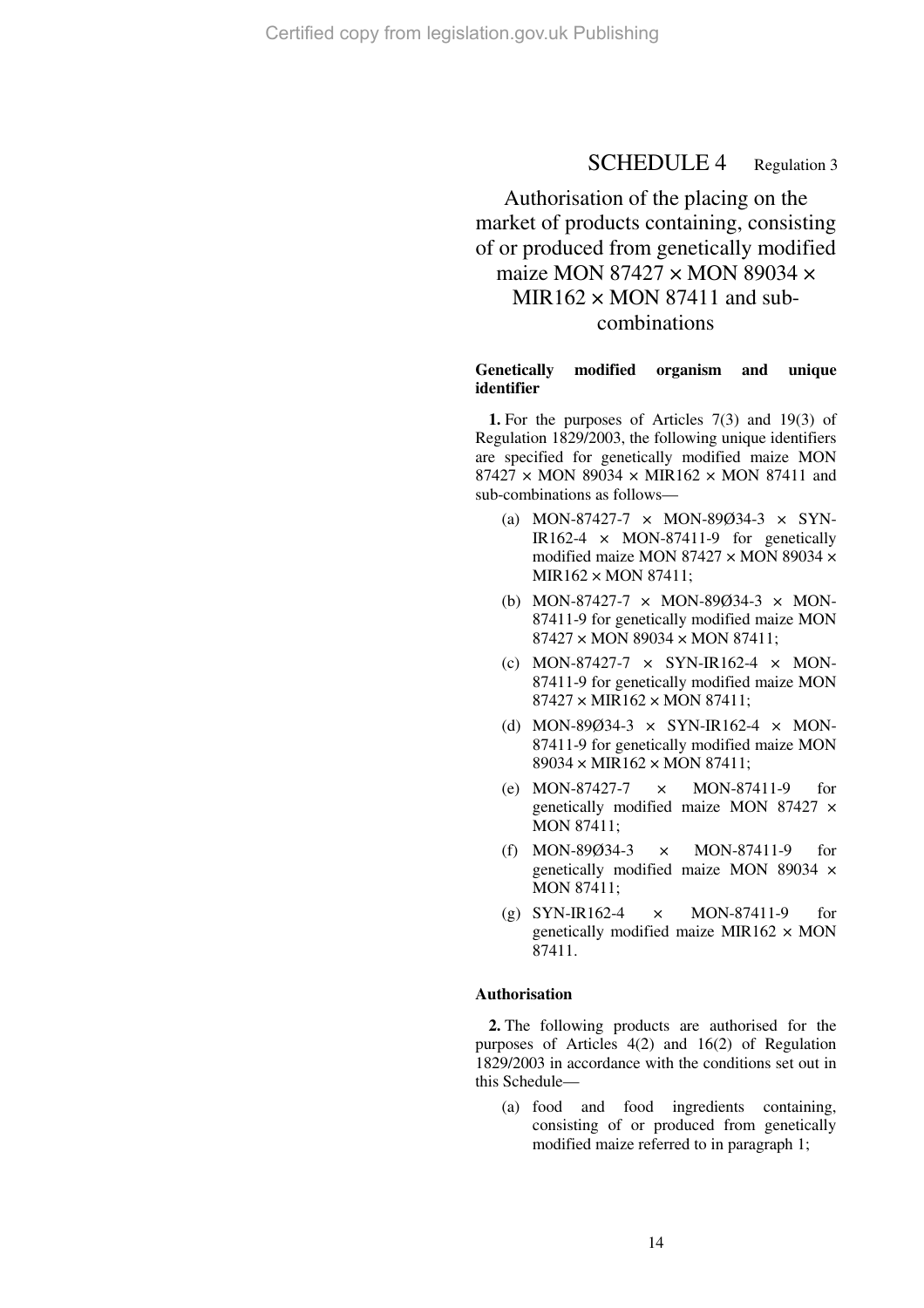- (b) feed containing, consisting of or produced from genetically modified maize referred to in paragraph 1;
- (c) products containing or consisting of genetically modified maize referred to in paragraph 1 for uses other than those in subparagraphs (a) and (b), with the exception of cultivation.

#### **Labelling**

**3.**—(1) For the purposes of the labelling requirements laid down in Articles 13(1) and 25(2) of Regulation 1829/2003, and in Article 4(6) of Regulation 1830/2003, the "name of the organism" is "maize".

(2) The words "not for cultivation" must appear on the label of and in documents accompanying products containing or consisting of genetically modified maize referred to in paragraph 1, with the exception of food and food ingredients.

### **Method for detection**

**4.**—(1) For the purposes of Articles 7(3) and 19(3) of Regulation 1829/2003, the methods specified in sub-paragraphs (2) to (5) are to be used for the detection of genetically modified maize referred to in paragraph 1.

(2) Event-specific real-time quantitative PCR based method of detection of the genetically modified maize as set out in the document entitled "Event-specific Method for the Quantification of Maize MON 87427 Using Real-time PCR", reference "EURL-VL-03/12VP", and dated 9 June 2015.

(3) Event-specific real-time quantitative PCR based method of detection of the genetically modified maize as set out in the document entitled "Event-specific Method for the Quantification of Maize Line MON 89034 Using Real-time PCR", reference "CRLVL06/06VP", and dated 21 October 2008.

(4) Event-specific real-time quantitative PCR based method of detection of the genetically modified maize as set out in the document entitled "Event-specific Method for the Quantification of Maize MIR162 Using Real-time PCR", reference "CRLVL08/08VP", and dated 31 January 2011.

(5) Event-specific real-time quantitative PCR based method of detection of the genetically modified maize as set out in the document entitled "Event-specific Method for the Quantification of maize MON 87411 by Real-time PCR", reference "EURL-VL-01/15VP" and published 4 July 2016.

(6) The method of DNA extraction for use in the detection methods specified in sub-paragraphs (2) to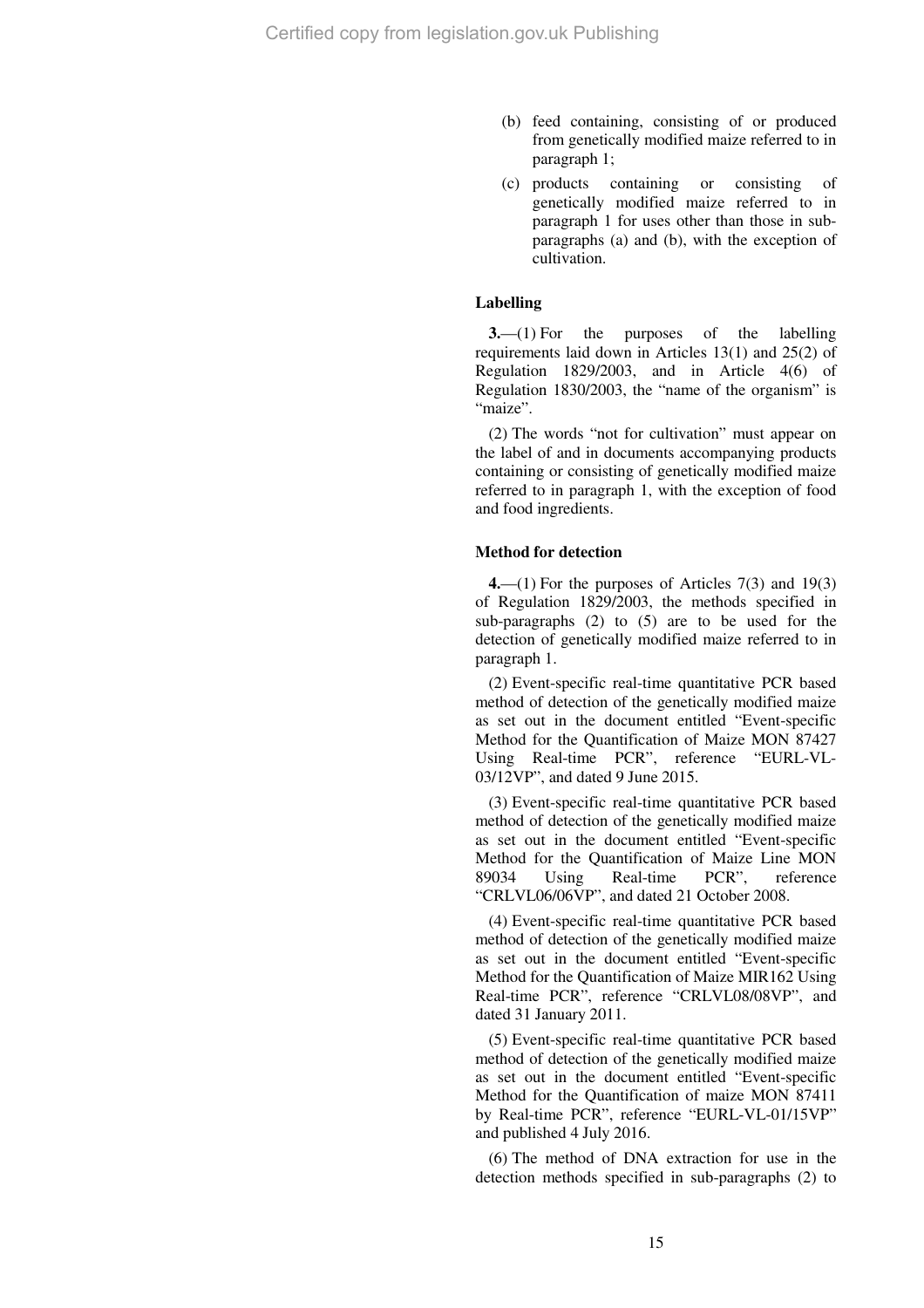(5) is as set out in the document entitled "Report on the Validation of a DNA Extraction Method for Maize Seeds and Grains", reference "CRLVL16/05XP corrected version 2", and dated 26 July 2017.

(7) For the purposes of Articles 7(3) and 19(3) of Regulation 1829/2003, the reference materials "AOCS 0512-A2" (for MON-87427-7), "AOCS 0906-E2" (for MON-89Ø34-3), "AOCS 1208-A3" (for SYN-IR162- 4) and "AOCS 0215-B" (for MON-87411-9) are accessible via the American Oil Chemists Society (AOCS)(**1**).

#### **Monitoring plan for environmental effects**

**5.**—(1) The authorisation holder must ensure that the monitoring plan for environmental effects, which accompanied the application for authorisation of the genetically modified maize referred to in paragraph 1, reference number "RP606" submitted to the Food Safety Authority on 11 March 2021, is implemented.

(2) The authorisation holder must submit to the Food Safety Authority annual reports on the implementation of, and the results of the activities set out in, the monitoring plan in accordance with the format set out in Annex 2 to Decision 2009/770.

#### **Authorisation holder**

**6.**—(1) The name and address of the authorisation holder is Bayer CropScience LP, 800 N. Lindbergh Boulevard, St Louis, Missouri 63167, United States of America.

(2) The authorisation holder is represented in Great Britain by Bayer CropScience Ltd, 230 Cambridge Science Park, Milton Road, Cambridge, England, CB4 0WB.

(**1**) https://www.aocs.org/crm.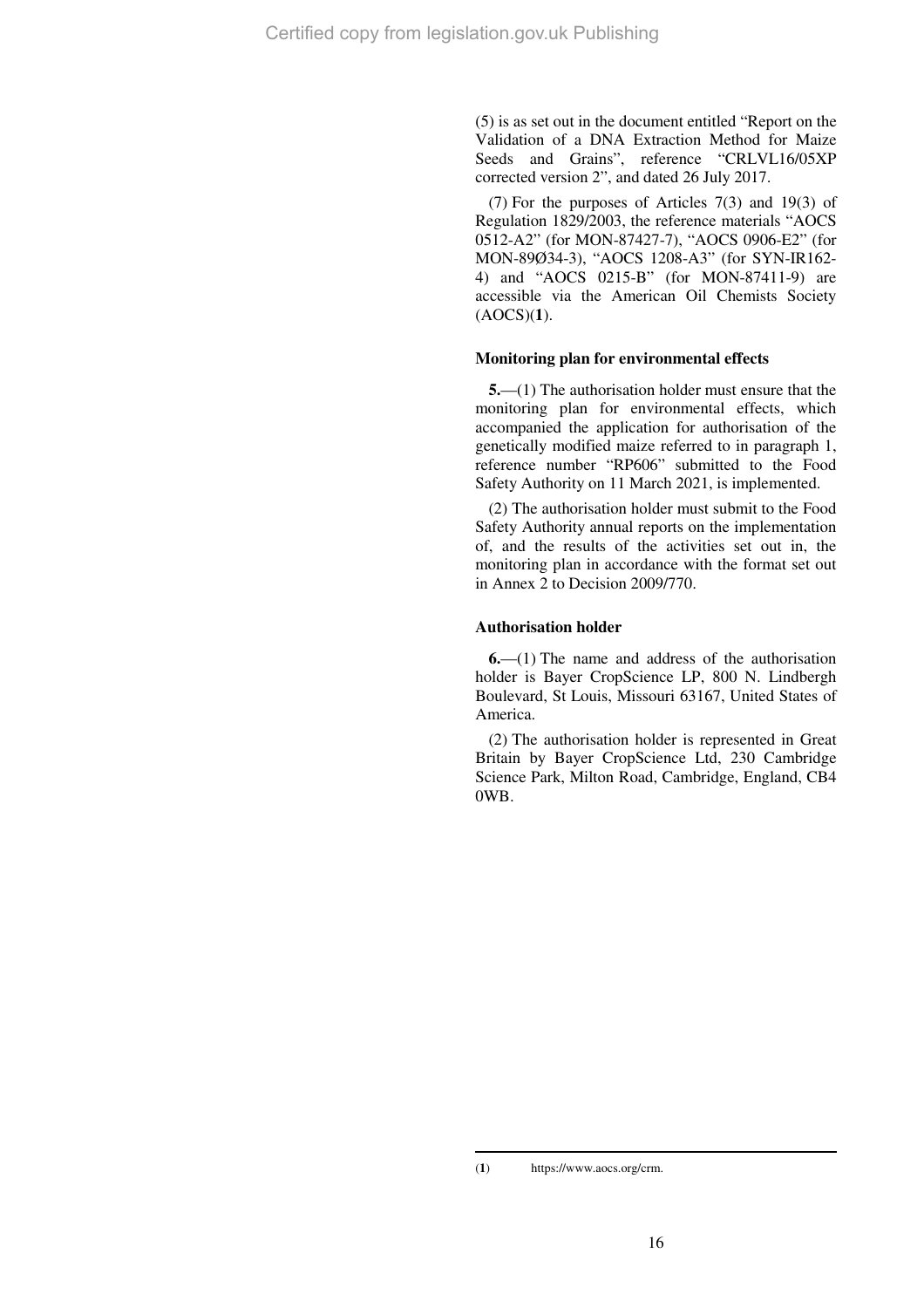## SCHEDULE 5 Regulation 3

# Authorisation of the placing on the market of products containing, consisting of, or produced from genetically modified soybean MON  $87751 \times MON$ 87701 × MON 87708 × MON 89788

### **Genetically modified organism and unique identifier**

**1.** For the purposes of Articles 7(3) and 19(3) of Regulation 1829/2003, the unique identifier MON-87751-7 × MON-877Ø1-2 × MON-877Ø8-9 × MON-89788-1 is specified for genetically modified soybean MON 87751  $\times$  MON 87701  $\times$  MON 87708  $\times$  MON 89788.

#### **Authorisation**

**2.** The following products are authorised for the purposes of Articles 4(2) and 16(2) of Regulation 1829/2003 in accordance with the conditions set out in this Schedule—

- (a) food and food ingredients containing, consisting of or produced from genetically modified soybean MON-87751-7  $\times$  MON-877Ø1-2 × MON-877Ø8-9 × MON-89788-1;
- (b) feed containing, consisting of or produced from genetically modified soybean MON-87751-7 × MON-877Ø1-2 × MON-877Ø8-9 × MON-89788-1;
- (c) products containing or consisting of genetically modified soybean MON-87751-7  $\times$  MON-877Ø1-2  $\times$  MON-877Ø8-9  $\times$  MON-89788-1 for uses other than those in subparagraphs (a) and (b), with the exception of cultivation.

#### **Labelling**

**3.**—(1) For the purposes of the labelling requirements laid down in Articles 13(1) and 25(2) of Regulation 1829/2003, and in Article 4(6) of Regulation 1830/2003, the "name of the organism" is "soybean".

(2) The words "not for cultivation" must appear on the label of and in documents accompanying products containing or consisting of genetically modified soybean MON-87751-7  $\times$  MON-87701-2  $\times$  MON- $877\omega$ 8-9  $\times$  MON-89788-1, with the exception of food and food ingredients.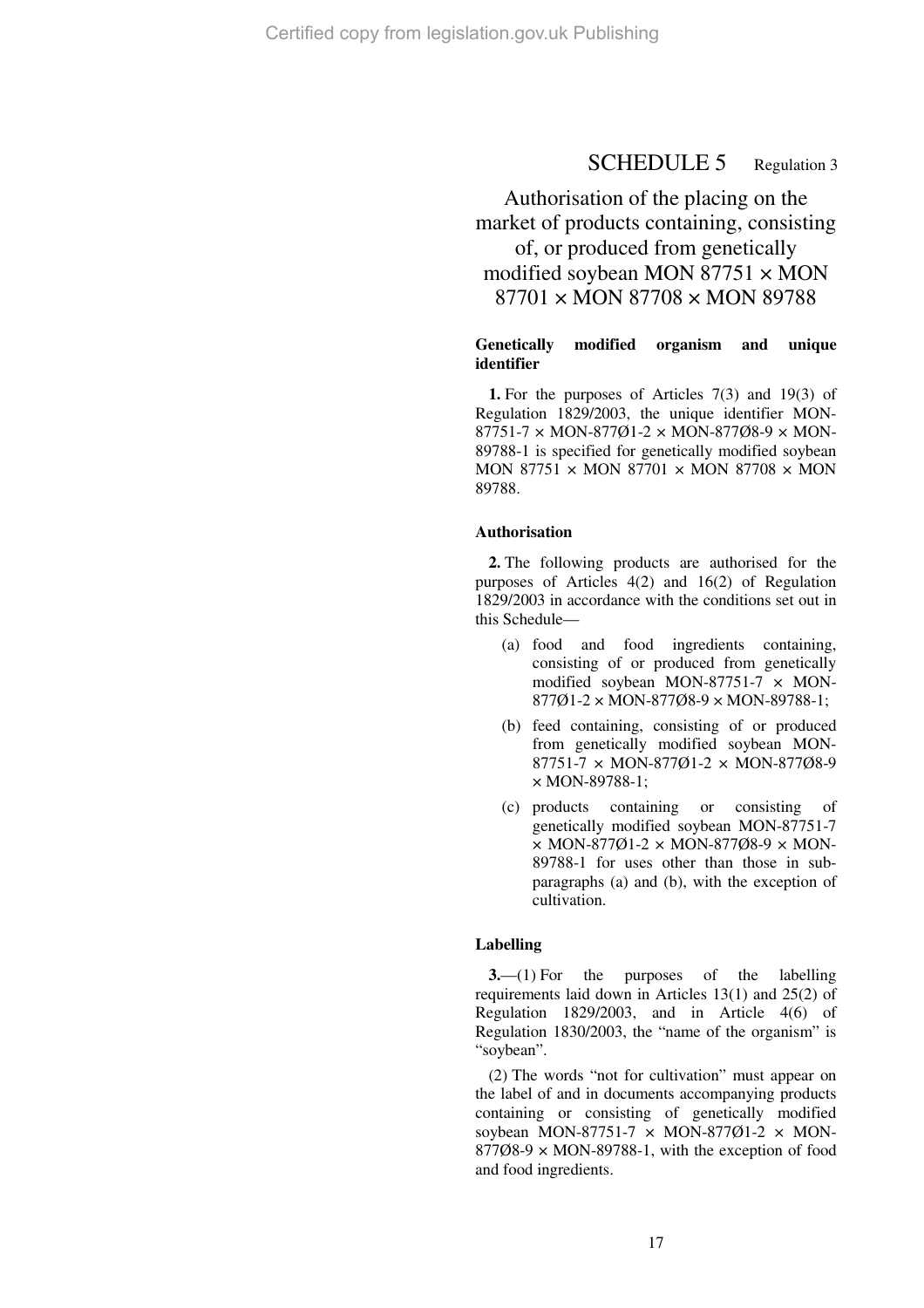#### **Method for detection**

**4.**—(1) For the purposes of Articles 7(3) and 19(3) of Regulation 1829/2003, the methods specified in sub-paragraphs (2) to (5) are to be used for the detection of genetically modified soybean MON-87751-7 × MON-877Ø1-2 × MON-877Ø8-9 × MON-89788-1.

(2) Event-specific real-time quantitative PCR based method of detection of the genetically modified soybean as set out in the document entitled "Eventspecific Method for the Quantification of Soybean MON 87751 Using Real-time PCR", reference "EURL-VL-03/14VP Corrected version 1", and dated 1 August 2016.

(3) Event-specific real-time quantitative PCR based method of detection of the genetically modified soybean as set out in the document entitled "Eventspecific Method for the Quantification of Soybean MON 87701 Using Real-time PCR", reference "CRLVL05/09VP", and dated 13 July 2011.

(4) Event-specific real-time quantitative PCR based method of detection of the genetically modified soybean as set out in the document entitled "Eventspecific Method for the Quantification of Soybean MON87708 Using Real-time PCR", reference "EURL-VL-02/11VP", and dated 6 May 2013.

(5) Event-specific real-time quantitative PCR based method of detection of the genetically modified soybean as set out in the document entitled "Eventspecific Method for the Quantification of Soybean Line MON 89788 Using Real-time PCR", reference "CRLVL05/06VP", and dated 18 February 2008.

(6) The method of DNA extraction for use in the detection methods specified in sub-paragraphs (2) to (5) is as set out in the document entitled "Report on the Validation of a DNA Extraction Method for Soybean Seeds", reference "CRL-VL-05/06XP Corrected version 2", and dated 16 March 2018.

(7) For the purposes of Articles 7(3) and 19(3) of Regulation 1829/2003, the reference materials "AOCS 0215-A" (for MON-87751-7), "AOCS 0809-A2" (for MON 877Ø1-2), "AOCS 0311-A2" (for MON-877Ø8- 9) and "AOCS 0906-B2" (for MON-89788-1) are accessible via the American Oil Chemists Society (AOCS)(**1**).

#### **Monitoring plan for environmental effects**

**5.**—(1) The authorisation holder must ensure that the monitoring plan for environmental effects, which accompanied the application for authorisation of the genetically modified soybean MON-87751-7  $\times$  MON-

<sup>(</sup>**1**) https://www.aocs.org/crm.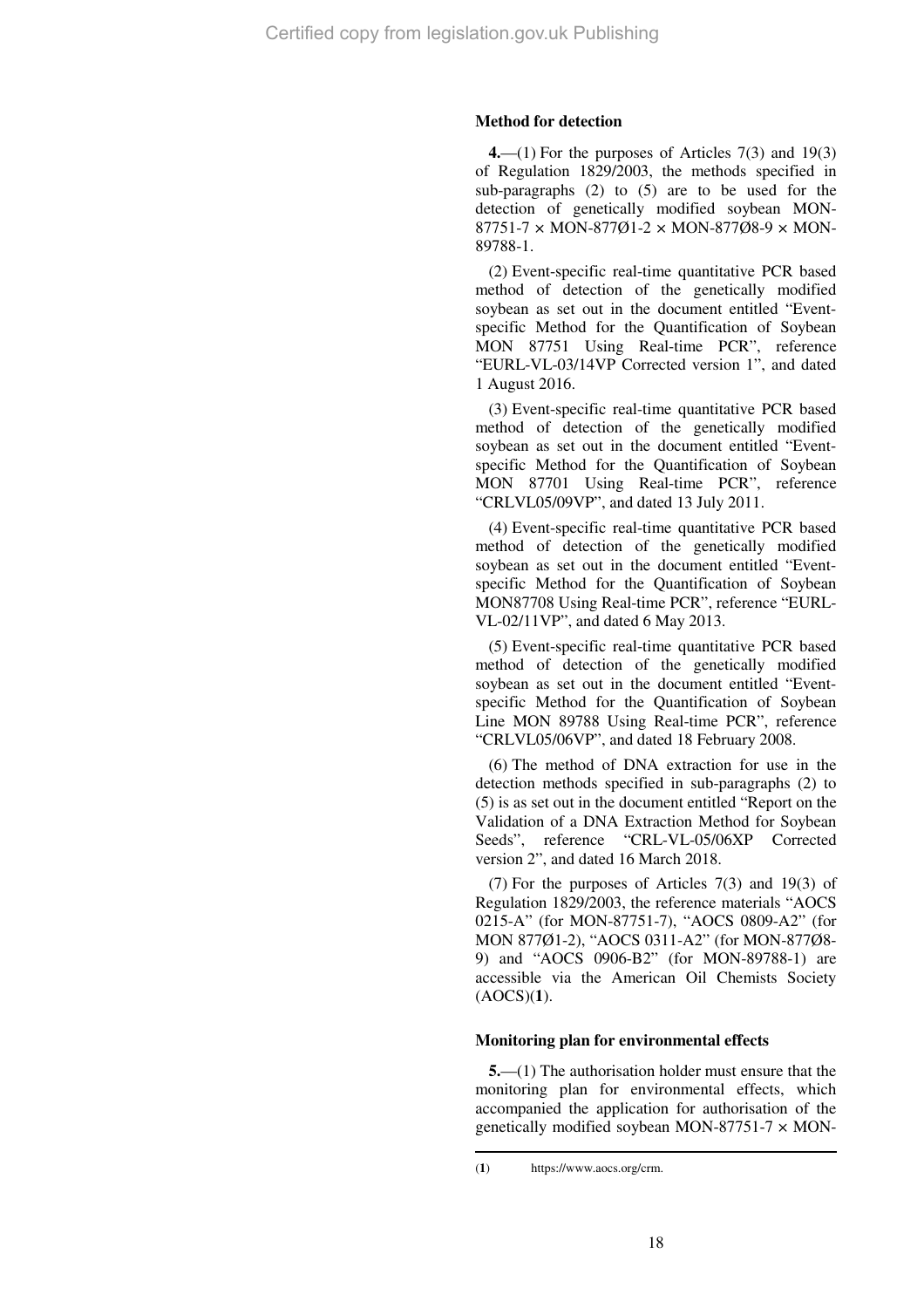877Ø1-2 × MON-877Ø8-9 × MON-89788-1, reference number "RP607" submitted to the Food Safety Authority on 11 March 2021, is implemented.

(2) The authorisation holder must submit to the Food Safety Authority annual reports on the implementation of, and the results of the activities set out in, the monitoring plan in accordance with the format set out in Annex 2 to Decision 2009/770.

### **Authorisation holder**

**6.**—(1) The name and address of the authorisation holder is Bayer CropScience LP, 800 N. Lindbergh Boulevard, St Louis, Missouri 63167, United States of America.

(2) The authorisation holder is represented in Great Britain by Bayer CropScience Ltd, 230 Cambridge Science Park, Milton Road, Cambridge, England, CB4 0WB.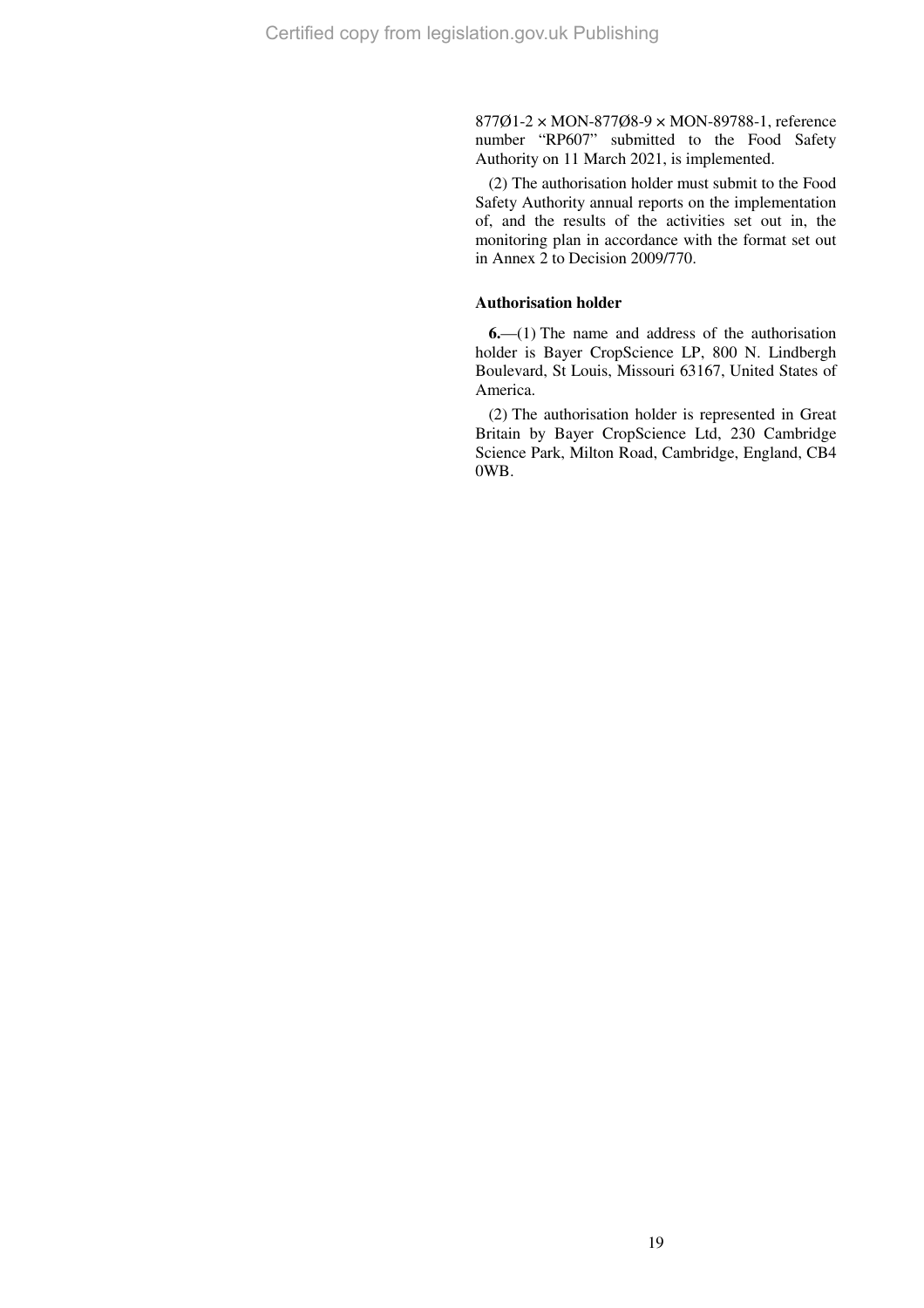# SCHEDULE 6 Regulation 3

Renewal of the authorisation of the placing on the market of products containing, consisting of or produced from genetically modified maize Bt11

### **Genetically modified organism and unique identifier**

**1.** For the purposes of Articles 7(3) and 19(3) of Regulation 1829/2003, the unique identifier SYN-BTØ11-1 is specified for genetically modified maize Bt11.

#### **Authorisation**

**2.** The following products are authorised for the purposes of Articles 4(2) and 16(2) of Regulation (EC) No. 1829/2003, in accordance with the conditions set out in this Schedule—

- (a) food and food ingredients containing, consisting of or produced from genetically modified maize SYN-BTØ11-1;
- (b) feed containing, consisting of or produced from genetically modified maize SYN-BTØ11-1;
- (c) products containing or consisting of genetically modified maize SYN-BTØ11-1 for uses other than those provided for in subparagraphs (a) and (b), with the exception of cultivation.

#### **Labelling**

**3.**—(1) For the purposes of the labelling requirements laid down in Articles 13(1) and 25(2) of Regulation 1829/2003, and in Article 4(6) of Regulation 1830/2003, the "name of the organism" is "maize".

(2) The words "not for cultivation" must appear on the label of and in documents accompanying the products containing or consisting of genetically modified maize SYN-BTØ11-1, with the exception of food and food ingredients.

#### **Method for detection**

**4.**—(1) For the purposes of Articles 7(3) and 19(3) of Regulation 1829/2003, the method specified in subparagraph (2) is to be used for the detection of genetically modified maize SYN-BTØ11-1.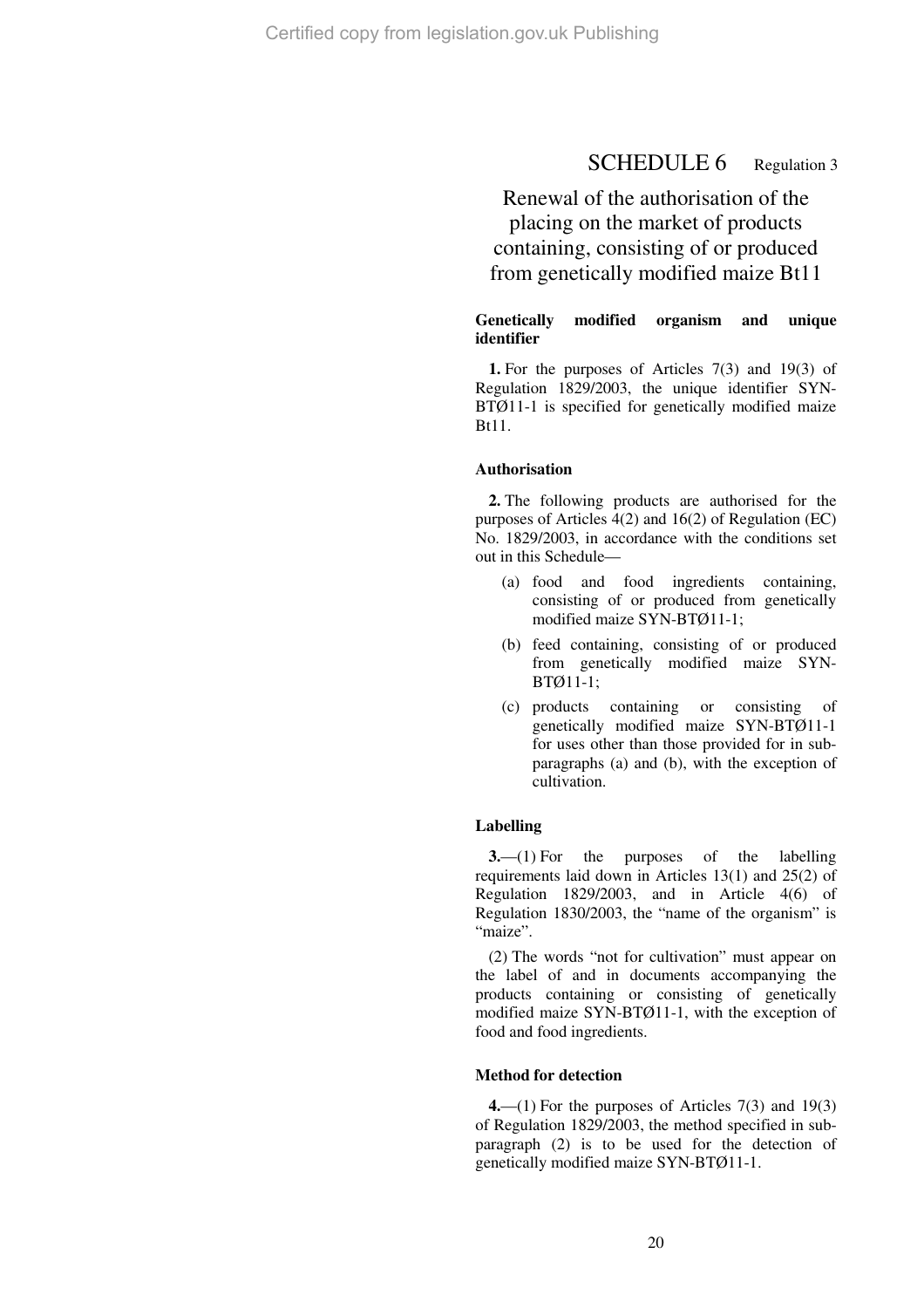(2) Event-specific real-time quantitative PCR based method of detection of the genetically modified maize as set out in the document entitled "Event-specific Method for the Quantification of Maize Line Bt11 using Real-time PCR", reference "CRLVL10/07VP", and dated 20 June 2008.

(3) The method of DNA extraction for use in the detection method specified in sub-paragraph (2) is as set out in the document entitled "Maize Seeds Sampling and DNA Extraction Report on the Validation of a DNA Extraction Method from Maize Seeds and Grains", reference "CRLVL12/05XP", and dated 18 April 2007.

(4) For the purposes of Articles 7(3) and 19(3) of Regulation 1829/2003, the reference material "ERM®- BF412" is accessible via the Joint Research Centre (JRC) of the European Commission(**1**).

## **Monitoring plan for the environmental effects**

**5.**—(1) The authorisation holder must ensure that the monitoring plan for environmental effects, which accompanied the application for renewal of the authorisation of genetically modified maize SYN-BTØ11-1, reference number "RP620" submitted to the Food Safety Authority on 12 March 2021, is implemented.

(2) The authorisation holder must submit to the Food Safety Authority annual reports on the implementation of, and the results of the activities set out in, the monitoring plan in accordance with the format set out in Annex 2 to Decision 2009/770.

## **Authorisation holder**

**6.**—(1) The name and address of the authorisation holder is Syngenta Crop Protection AG, Rosentalstrasse 67, CH-4058 Basel, Switzerland.

(2) The authorisation holder is represented in Great Britain by Syngenta Limited, Jealott's Hill International Research Centre, Bracknell, Berkshire, England, RG42 6EY.

<sup>(</sup>**1**) https://crm.jrc.ec.europa.eu.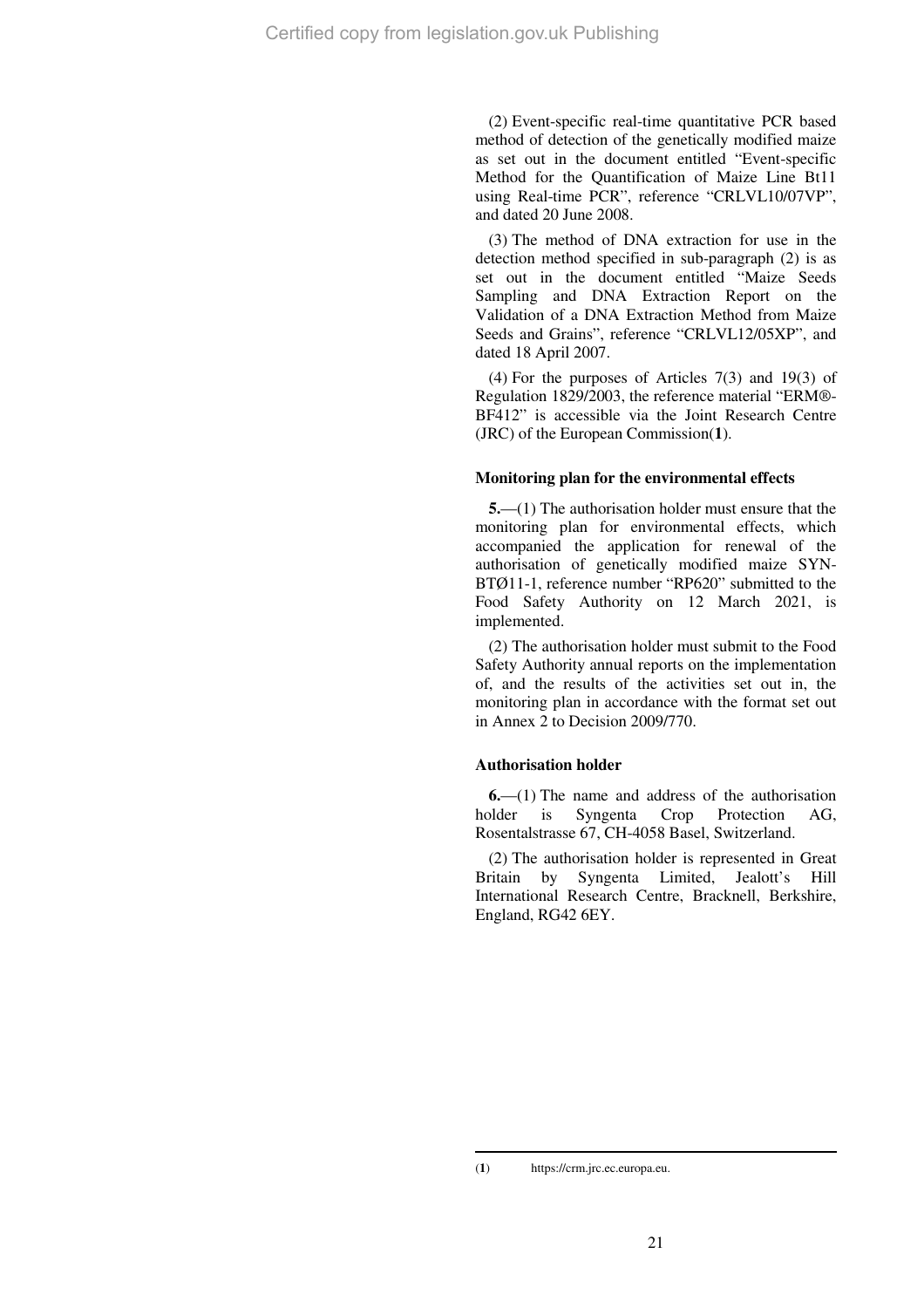# SCHEDULE 7 Regulation 3

# Authorisation of the placing on the market of products containing, consisting of or produced from genetically modified maize MON 87427  $\times$  MON 87460  $\times$ MON 89034  $\times$  MIR162  $\times$  NK603 and sub-combinations

#### **Genetically modified organism and unique identifier**

**1.** For the purposes of Articles 7(3) and 19(3) of Regulation 1829/2003, the following unique identifiers are specified for genetically modified maize MON 87427 × MON 87460 × MON 89034 × MIR162 × NK603 and sub-combinations as follows—

- (a) MON-87427-7  $\times$  MON-8746Ø-4  $\times$  MON-89Ø34-3 × SYN-IR162-4 × MON-ØØ6Ø3-6 for genetically modified maize MON 87427  $\times$ MON 87460  $\times$  MON 89034  $\times$  MIR162  $\times$ NK603;
- (b) MON-87427-7 × MON-8746Ø-4 × MON-89Ø34-3  $\times$  SYN-IR162-4 for genetically modified maize MON 87427  $\times$  MON 87460  $\times$ MON 89034  $\times$  MIR162:
- (c) MON-87427-7  $\times$  MON-8746Ø-4  $\times$  MON- $89\ddot{\omega}$ 34-3 × MON- $\ddot{\omega}$  $\ddot{\omega}$ 3-6 for genetically modified maize MON 87427  $\times$  MON 87460  $\times$ MON 89034  $\times$  NK603;
- (d) MON-87427-7 × MON-8746Ø-4 × SYN-IR162-4  $\times$  MON-ØØ6Ø3-6 for genetically modified maize MON 87427 × MON 87460 ×  $MIR162 \times NK603$ :
- (e) MON-8746Ø-4 × MON-89Ø34-3 × SYN-IR162-4  $\times$  MON-ØØ6Ø3-6 for genetically modified maize MON 87460 × MON 89034 × MIR162 × NK603;
- (f) MON-87427-7  $\times$  MON-8746 $\varnothing$ -4  $\times$  MON-89Ø34-3 for genetically modified maize MON 87427 × MON 87460 × MON 89034;
- (g) MON-87427-7  $\times$  MON-8746Ø-4  $\times$  SYN-IR162-4 for genetically modified maize MON  $87427 \times MON 87460 \times MIR162$ ;
- (h) MON-87427-7  $\times$  MON-8746Ø-4  $\times$  MON-ØØ6Ø3-6 for genetically modified maize MON 87427 × MON 87460 × NK603;
- (i) MON-8746Ø-4  $\times$  SYN-IR162-4  $\times$  MON-ØØ6Ø3-6 for genetically modified maize MON  $87460 \times MIR162 \times NK603$ ;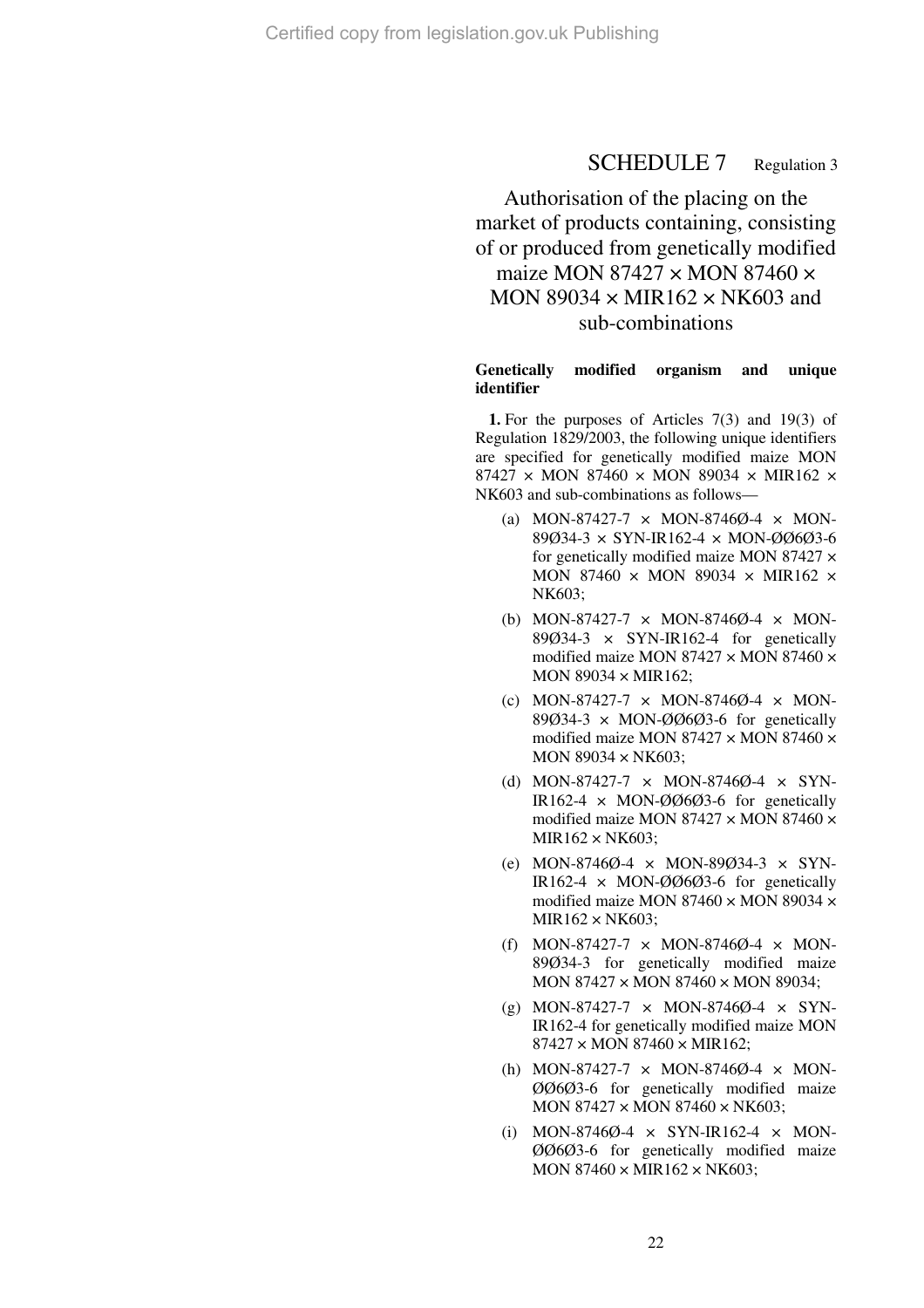- (i) MON-8746 $\emptyset$ -4 × MON-89 $\emptyset$ 34-3 × SYN-IR162-4 for genetically modified maize MON  $87460 \times MON$  89034  $\times$  MIR162;
- (k) MON-8746Ø-4  $\times$  MON-89Ø34-3  $\times$  MON-ØØ6Ø3-6 for genetically modified maize MON 87460 × MON 89034 × NK603;
- (l) MON-87427-7 × MON-8746Ø-4 for genetically modified maize MON 87427 × MON 87460;
- (m) MON-8746 $\emptyset$ -4  $\times$  SYN-IR162-4 for genetically modified maize MON 87460 × MIR162;
- (n) MON-8746Ø-4 × MON-ØØ6Ø3-6 for genetically modified maize MON 87460 × NK603;
- (o) MON-8746Ø-4 × MON-89Ø34-3 for genetically modified maize MON 87460 × MON 89034.

#### **Authorisation**

**2.** The following products are authorised for the purposes of Articles 4(2) and 16(2) of Regulation 1829/2003 in accordance with the conditions set out in this Schedule—

- (a) food and food ingredients containing, consisting of or produced from genetically modified maize referred to in paragraph 1;
- (b) feed containing, consisting of or produced from genetically modified maize referred to in paragraph 1;
- (c) products containing or consisting of genetically modified maize referred to in paragraph 1 for uses other than those in subparagraphs (a) and (b), with the exception of cultivation.

#### **Labelling**

**3.**—(1) For the purposes of the labelling requirements laid down in Articles 13(1) and 25(2) of Regulation 1829/2003, and in Article 4(6) of Regulation 1830/2003, the "name of the organism" is "maize".

(2) The words "not for cultivation" must appear on the label of and in documents accompanying products containing or consisting of genetically modified maize as referred to in paragraph 1, with the exception of food and food ingredients.

#### **Method for detection**

**4.**—(1) For the purposes of Articles 7(3) and 19(3) of Regulation 1829/2003, the methods specified in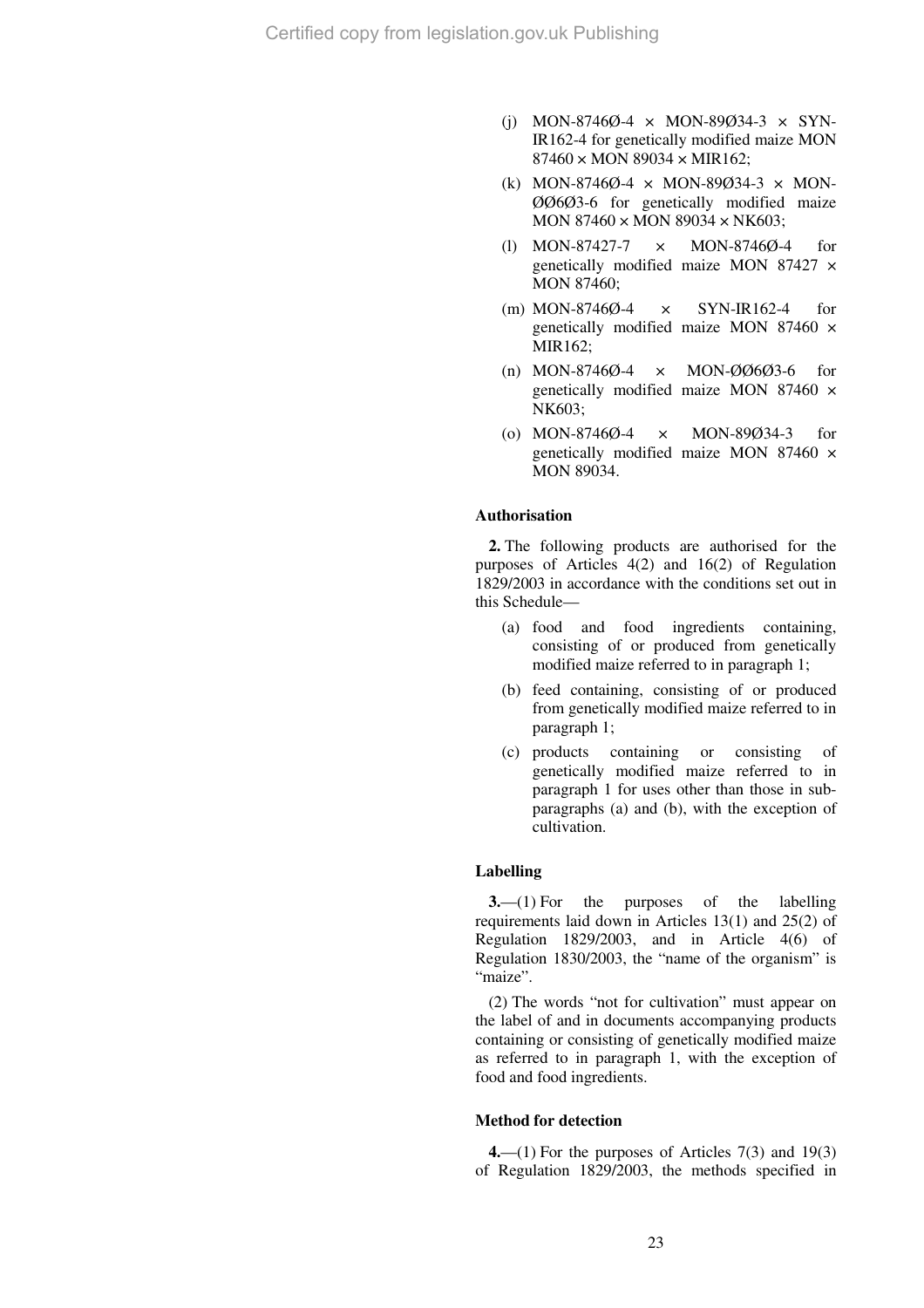sub-paragraphs (2) to (6) are to be used for the detection of genetically modified maize referred to in paragraph 1.

(2) Event-specific real-time quantitative PCR based method of detection of the genetically modified maize as set out in the document entitled "Event-specific Method for the Quantification of Maize MON 87427 Using Real-time PCR", reference "EURL-VL-03/12VP", and dated 9 June 2015.

(3) Event-specific real-time quantitative PCR based method of detection of the genetically modified maize as set out in the document entitled "Event-specific Method for the Quantification of Maize MON 87460 Using Real-time PCR", reference "CRLVL04/09VP", and dated 18 January 2012.

(4) Event-specific real-time quantitative PCR based method of detection of the genetically modified maize as set out in the document entitled "Event-specific Method for the Quantification of Maize Line MON 89034 Using Real-time PCR", reference "CRLVL06/06VP", and dated 21 October 2008.

(5) Event-specific real-time quantitative PCR based method of detection of the genetically modified maize as set out in the document entitled "Event-specific Method for the Quantification of Maize MIR162 Using Real-time PCR", reference "CRLVL08/08VP", and dated 31 January 2011.

(6) Event-specific real-time quantitative PCR based method of detection of the genetically modified maize as set out in the document entitled "Event-specific method for the quantitation of maize line NK603 using real-time PCR", reference "CRLVL27/04VP", and dated 10 January 2005.

(7) The method of DNA extraction for use in the detection method specified in sub-paragraphs (2) to (6) is as set out in the document entitled "Report on the Validation of a DNA Extraction Method for Maize Seeds and Grains", reference "CRLVL16/05XP corrected version 2", and dated 26 July 2017.

(8) For the purposes of Articles 7(3) and 19(3) of Regulation 1829/2003, the reference materials "AOCS 0512-A2" (for MON-87427-7), "AOCS 0709-A2" (for MON-8746Ø-4), "AOCS 0906-E2" (for MON-89Ø34- 3) and "AOCS 1208-A3" (for SYN-IR162-4) are accessible via the American Oil Chemists Society (AOCS)(**1**). "ERM®-BF415" (for MON-ØØ6Ø3-6) is accessible via the Joint Research Centre (JRC) of the European Commission(**2**).

 $\overline{a}$ (1) https://www.aocs.org/crm.<br>(2) https://crm.jrc.ec.europa.eu

https://crm.jrc.ec.europa.eu.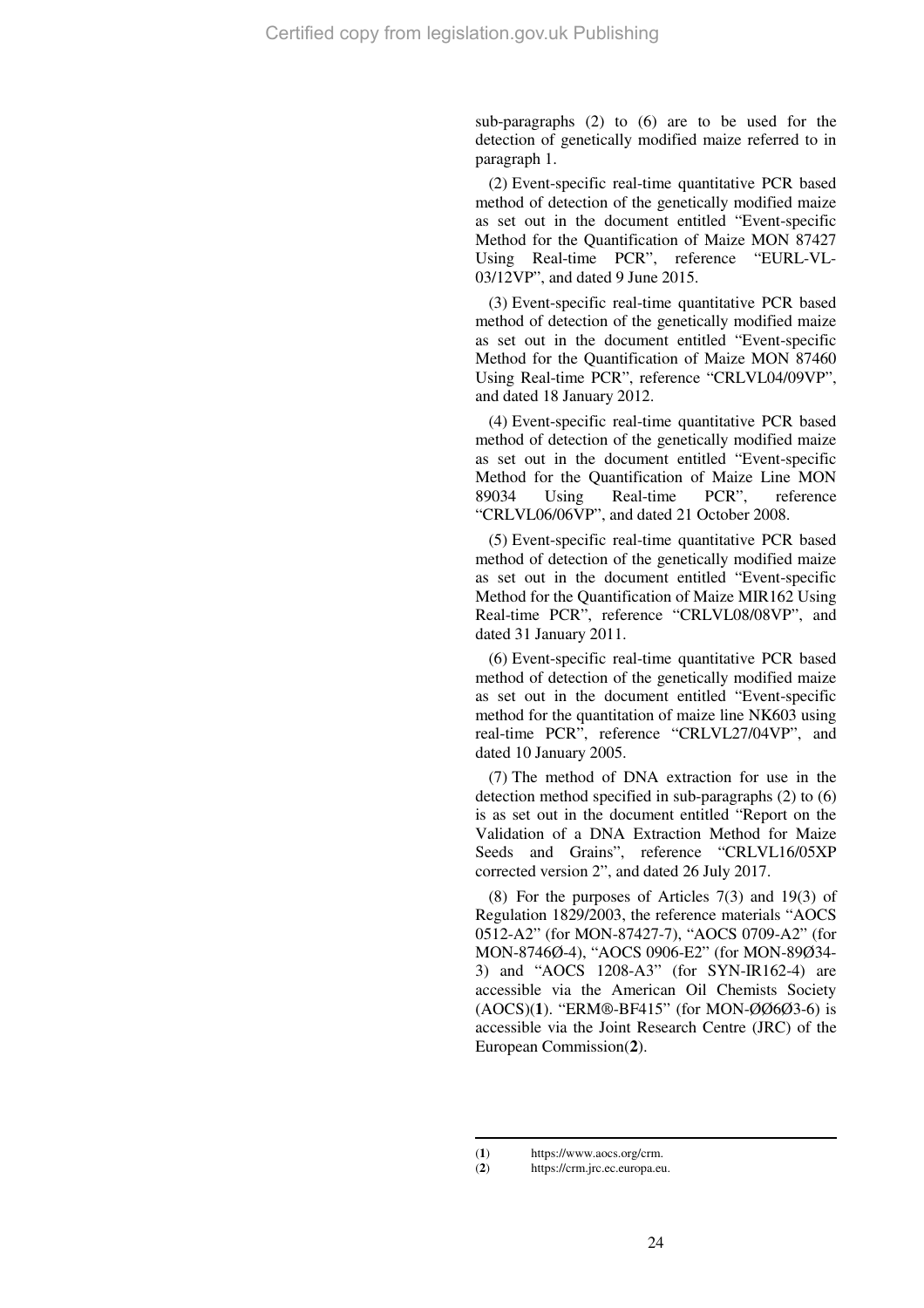#### **Monitoring plan for environmental effects**

**5.**—(1) The authorisation holder must ensure that the monitoring plan for environmental effects, which accompanied the application for authorisation of the genetically modified maize referred to in paragraph 1, reference number "RP714" submitted to the Food Safety Authority on 26 March 2021, is implemented.

(2) The authorisation holder must submit to the Food Safety Authority annual reports on the implementation of, and the results of the activities set out in, the monitoring plan in accordance with the format set out in Annex 2 to Decision 2009/770.

#### **Authorisation holder**

**6.**—(1) The name and address of the authorisation holder is Bayer CropScience LP, 800 N. Lindbergh Boulevard, St Louis, Missouri 63167, United States of America.

(2) The authorisation holder is represented in Great Britain by Bayer CropScience Ltd, 230 Cambridge Science Park, Milton Road, Cambridge, England, CB4 0WB.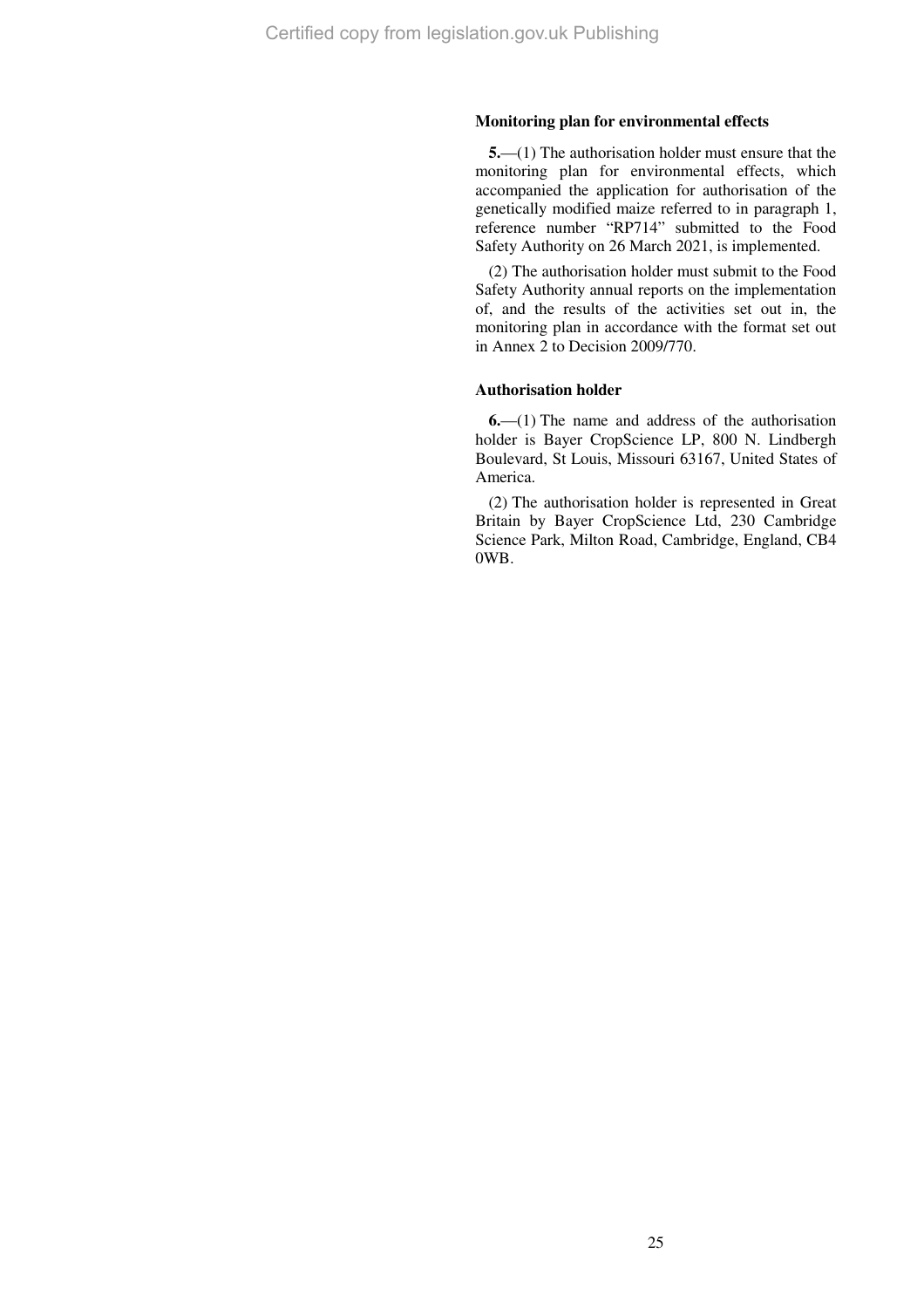# SCHEDULE 8 Regulation 3

# Renewal of the authorisation of the placing on the market of products containing, consisting of or produced from genetically modified maize MON 88017

### **Genetically modified organism and unique identifier**

**1.** For the purposes of Articles 7(3) and 19(3) of Regulation 1829/2003, the unique identifier MON-88Ø17-3 is specified for genetically modified maize MON 88017.

#### **Authorisation**

**2.** The following products are authorised for the purposes of Articles 4(2) and 16(2) of Regulation 1829/2003, in accordance with the conditions set out in this Schedule—

- (a) food and food ingredients containing, consisting of or produced from genetically modified maize MON-88Ø17-3;
- (b) feed containing, consisting of or produced from genetically modified maize MON-88Ø17-3;
- (c) products containing or consisting of genetically modified maize MON-88Ø17-3 for uses other than those provided for in subparagraphs (a) and (b), with the exception of cultivation.

## **Labelling**

**3.**—(1) For the purposes of the labelling requirements laid down in Articles 13(1) and 25(2) of Regulation 1829/2003, and in Article 4(6) of Regulation 1830/2003, the "name of the organism" is "maize".

(2) The words "not for cultivation" must appear on the label of and in documents accompanying the products containing or consisting of genetically modified maize MON-88Ø17-3, with the exception of food and food ingredients.

### **Method for detection**

**4.**—(1) For the purposes of Articles 7(3) and 19(3) of Regulation 1829/2003, the method specified in sub-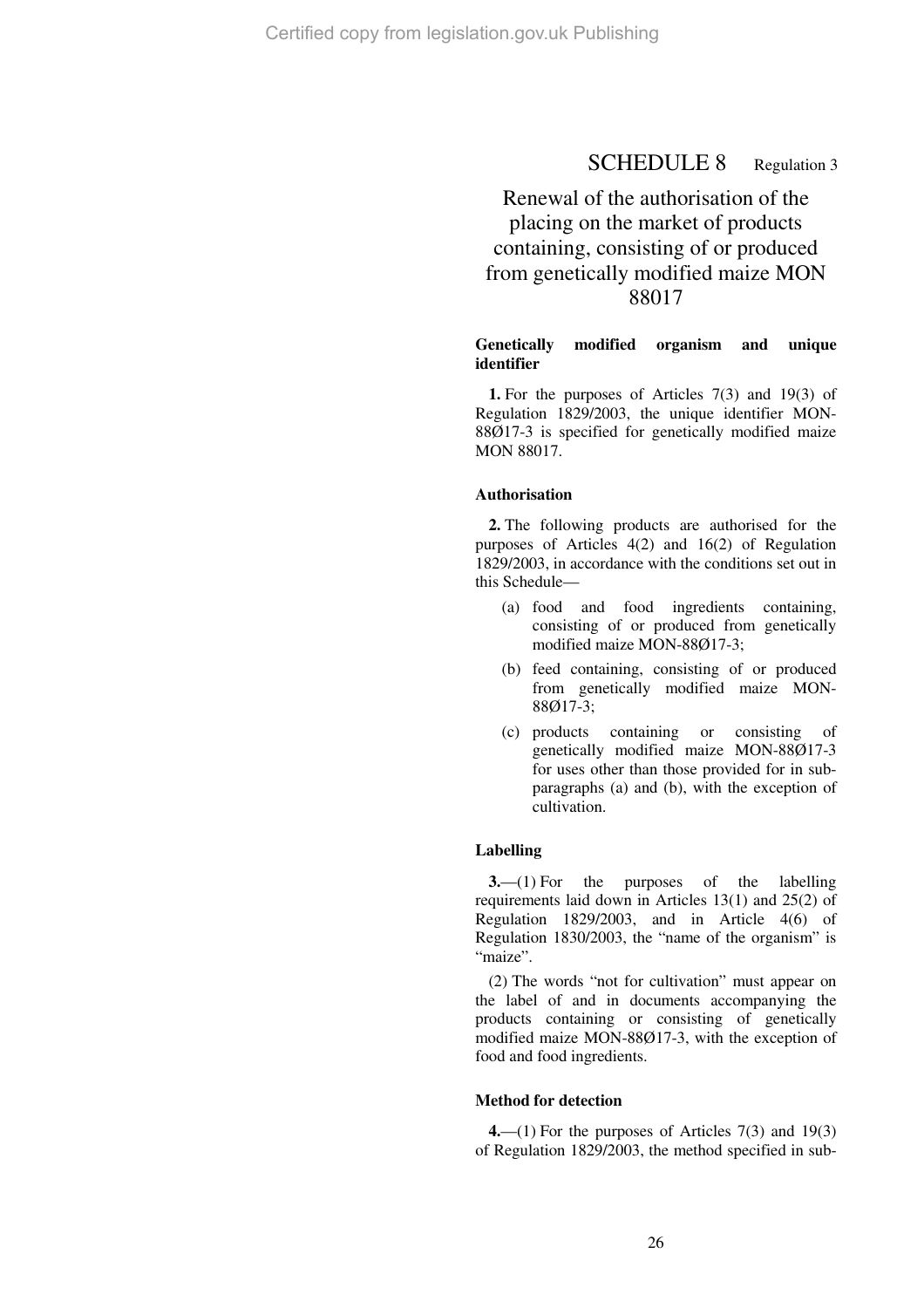paragraph (2) is to be used for the detection of genetically modified maize MON 88Ø17-3.

(2) Event-specific real-time quantitative PCR based method of detection of the genetically modified maize as set out in the document entitled "Event-specific Method for the Quantification of Maize Line MON 88017 Using Real-time PCR", reference "CRLVL16/05VP corrected version 1", and dated 30 March 2010.

(3) The method of DNA extraction for use in the detection method specified in sub-paragraph (2) is as set out in the document entitled "Report on the Validation of a DNA Extraction Method for Maize Seeds and Grains", reference "CRLVL16/05XP corrected version 2", and dated 26 July 2017.

(4) For the purposes of Articles 7(3) and 19(3) of Regulation 1829/2003, the reference material "AOCS 0406-D2" is accessible via the American Oil Chemists Society (AOCS)(**1**).

#### **Monitoring plan for the environmental effects**

**5.**—(1) The authorisation holder must ensure that the monitoring plan for environmental effects, which accompanied the application for renewal of the authorisation of genetically modified maize MON 88Ø17-3, reference number "RP715" submitted to the Food Safety Authority on 26 March 2021, is implemented.

(2) The authorisation holder must submit to the Food Safety Authority annual reports on the implementation of, and the results of the activities set out in, the monitoring plan in accordance with the format set out in Annex 2 to Decision 2009/770.

## **Authorisation holder**

**6.**—(1) The name and address of the authorisation holder is Bayer CropScience LP, 800 N. Lindbergh Boulevard, St Louis, Missouri, 63167, United States of America.

(2) The authorisation holder is represented in Great Britain by Bayer CropScience Ltd, 230 Cambridge Science Park, Milton Road, Cambridge, England, CB4 0WB.

<sup>(</sup>**1**) https://www.aocs.org/crm.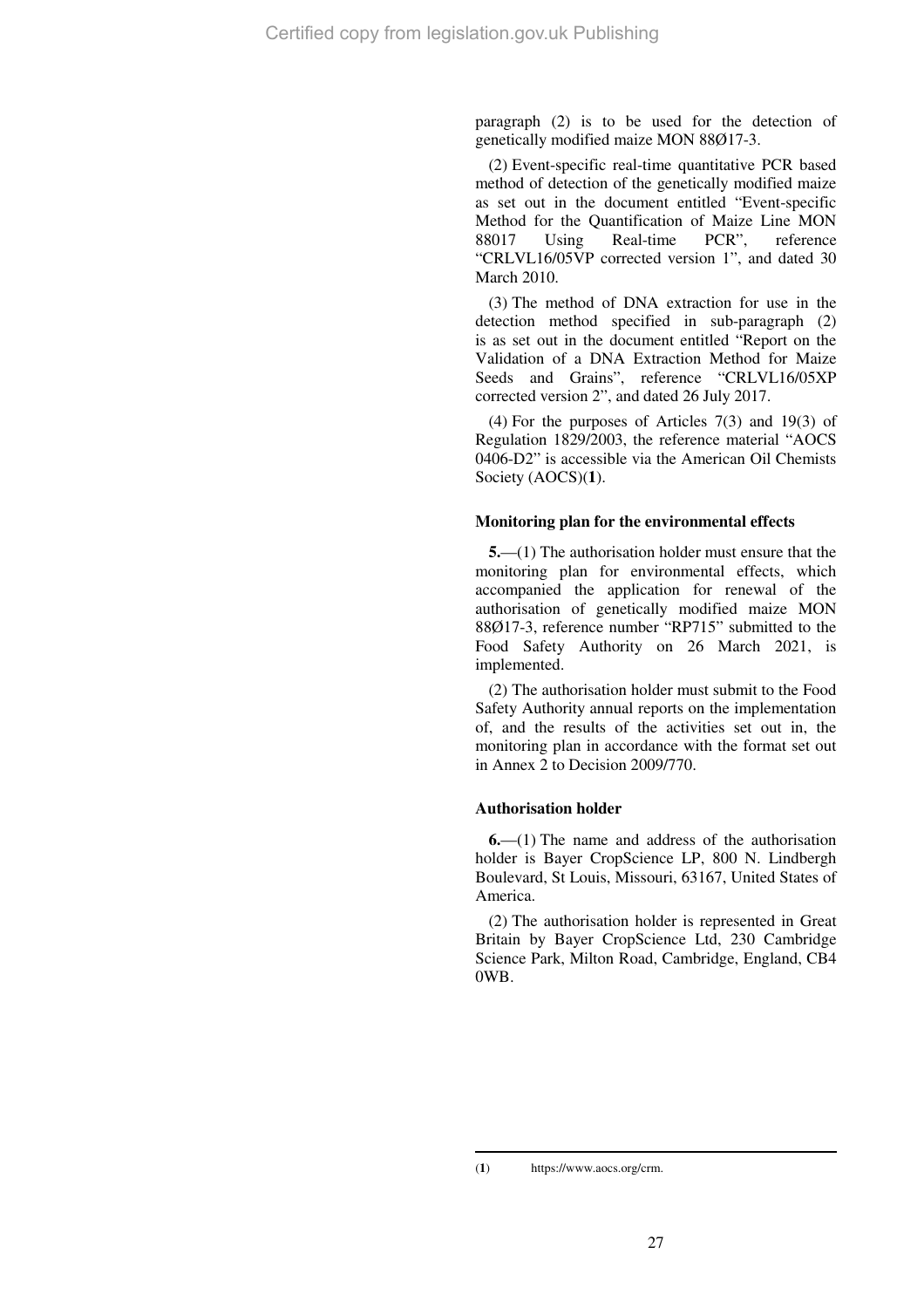# SCHEDULE 9 Regulation 3

# Renewal of the authorisation of the placing on the market products containing, consisting of or produced from genetically modified maize MON 89034

### **Genetically modified organism and unique identifier**

**1.** For the purposes of Articles 7(3) and 19(3) of Regulation 1829/2003, the unique identifier MON-89Ø34-3 is specified for genetically modified maize MON 89034.

#### **Authorisation**

**2.** The following products are authorised for the purposes of Articles 4(2) and 16(2) of Regulation 1829/2003, in accordance with the conditions set out in this Schedule—

- (a) food and food ingredients containing, consisting of or produced from genetically modified maize MON-89Ø34-3;
- (b) feed containing, consisting of or produced from genetically modified maize MON-89Ø34-3;
- (c) products containing or consisting of genetically modified maize MON-89Ø34-3 for uses other than those provided for in subparagraphs (a) and (b), with the exception of cultivation.

#### **Labelling**

**3.**—(1) For the purposes of the labelling requirements laid down in Articles 13(1) and 25(2) of Regulation 1829/2003, and in Article 4(6) of Regulation 1830/2003, the "name of the organism" is "maize".

(2) The words "not for cultivation" must appear on the label of and in documents accompanying the products containing or consisting of genetically modified maize MON-89Ø34-3, with the exception of food and food ingredients.

### **Method for detection**

**4.**—(1) For the purposes of Articles 7(3) and 19(3) of Regulation 1829/2003, the method specified in sub-